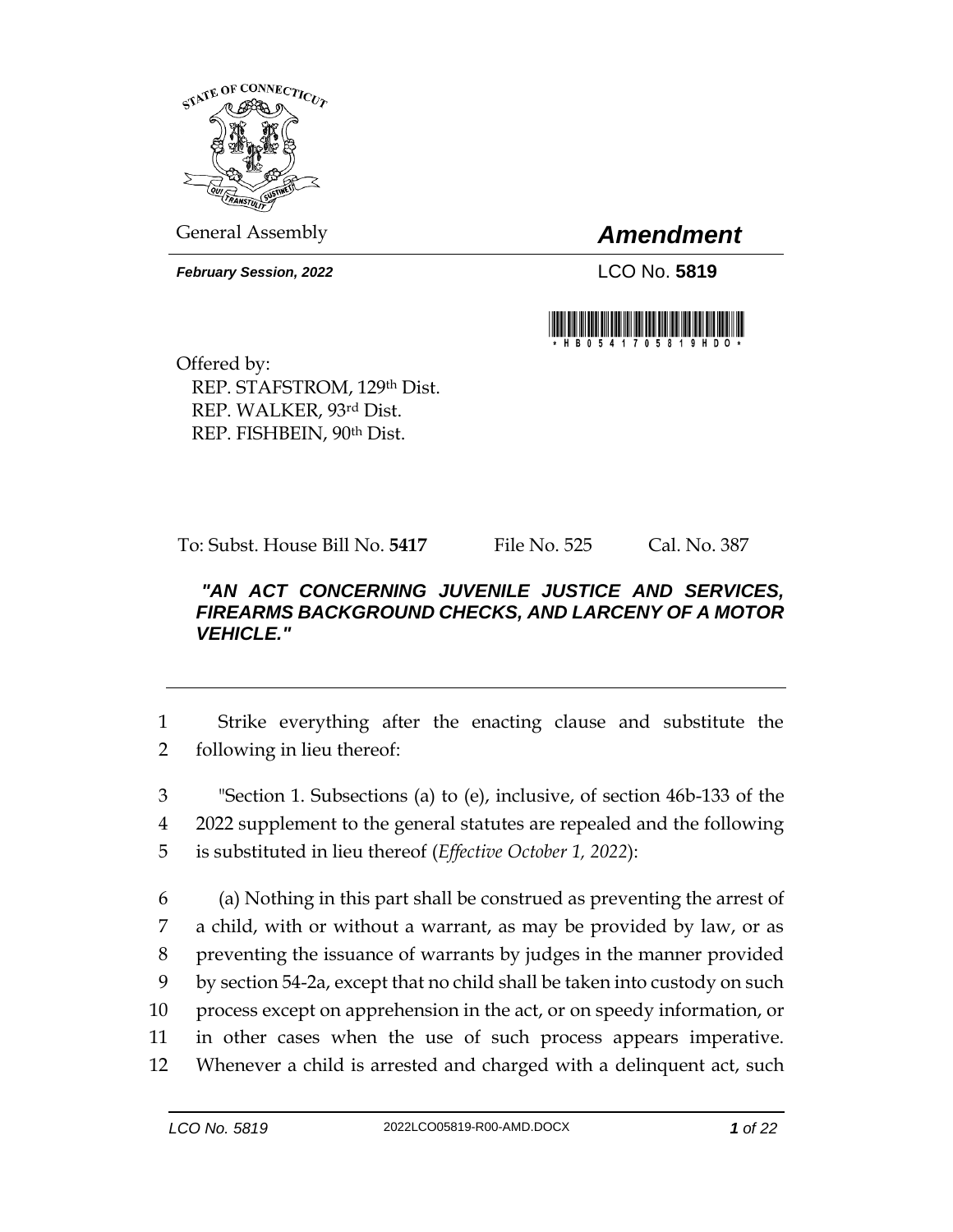child (1) shall be brought before a judge of the Superior Court not later 14 than the fifth business day after such arrest, unless required sooner 15 pursuant to subsection (e) of this section, and (2) may be required to submit to the taking of his photograph, physical description and 17 fingerprints. Notwithstanding the provisions of section 46b-124, as 18 amended by this act, the name, photograph and custody status of any child arrested for the commission of a capital felony under the provisions of section 53a-54b in effect prior to April 25, 2012, or class A felony may be disclosed to the public.

 (b) Whenever a child is brought before a judge of the Superior Court, which court shall be the court that has jurisdiction over juvenile matters where the child resides if the residence of such child can be determined, such judge shall immediately have the case proceeded upon as a juvenile matter. Such judge may admit the child to bail or release the child in the custody of the child's parent or parents, the child's guardian 28 or some other suitable person to appear before the Superior Court when 29 ordered. If there is probable cause to believe that the child has 30 committed the acts alleged, the court may consider if the child should be assessed for services. Such assessment shall be held not later than two weeks after the child is arraigned and such child shall have the right to counsel at such assessment. If detention becomes necessary, such detention shall be in the manner prescribed by this chapter, provided the child shall be placed in the least restrictive environment possible in a manner consistent with public safety.

 (c) (1) Upon the arrest of any child by an officer, such officer may **[**(1)**]** (A) release the child to the custody of the child's parent or parents, guardian or some other suitable person or agency, **[**(2)**]** (B) at the discretion of the officer, release the child to the child's own custody, or **[**(3)**]** (C) using the form prescribed pursuant to section 46b-133p, as amended by this act, seek a court order to detain the child in a juvenile residential center. No child may be placed in a juvenile residential center unless a judge of the Superior Court determines, based on the available facts, that **[**(A)**]** (i) there is probable cause to believe that the child has committed the acts alleged, **[**(B) there is no appropriate less restrictive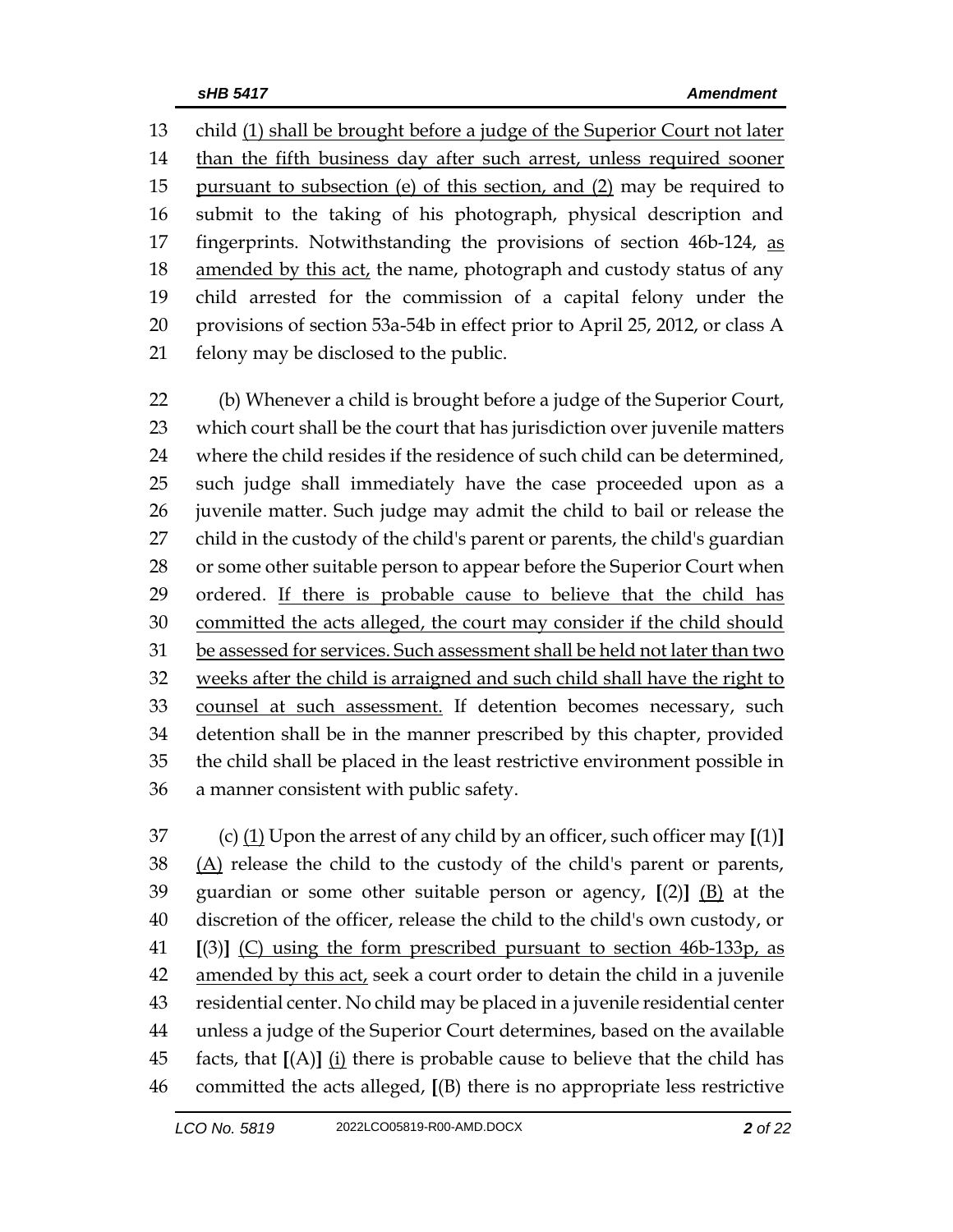alternative available**]** (ii) detention of the child is more reasonable than an appropriate less restrictive alternative, and **[**(C)**]** (iii) there is **[**(i)**]** (I) probable cause to believe that the level of risk that the child poses to public safety if released to the community prior to the court hearing or disposition cannot be managed in a less restrictive setting, **[**(ii)**]** (II) a need to hold the child in order to ensure the child's appearance before the court or compliance with court process, as demonstrated by the child's previous failure to respond to the court process, or **[**(iii)**]** (III) a need to hold the child for another jurisdiction. No child shall be held in any juvenile residential center unless an order to detain is issued by a 57 judge of the Superior Court. If any such judge declines to detain a child, such judge shall articulate the reasons in writing, upon the form submitted in accordance with subparagraph (C) of this subdivision, for not holding the child in a juvenile residential center.

 (2) A judge of the Superior Court may order any child who is released into the custody of his or her parent or guardian or some other suitable person or agency after being charged with a second or subsequent delinquency offense involving a motor vehicle, as defined in section 46b-133j, as amended by this act, or property theft, to be electronically monitored by using a global positioning system device until such child's case is disposed of or earlier upon order of the court. Any failure by the child to adhere to the judge's order concerning electronic monitoring may result in immediate detention of such child.

 (d) When a child is arrested for the commission of a delinquent act and the child is not placed in a juvenile residential center or referred to a diversionary program, an officer shall serve a written complaint and summons on the child and the child's parent, guardian or some other suitable person or agency. If such child is released to the child's own custody, the officer shall make reasonable efforts to notify, and to provide a copy of a written complaint and summons to, the parent or guardian or some other suitable person or agency prior to the court date on the summons. If any person so summoned wilfully fails to appear in court at the time and place so specified, the court may issue a warrant 80 for the child's arrest or a capias to assure the appearance in court of such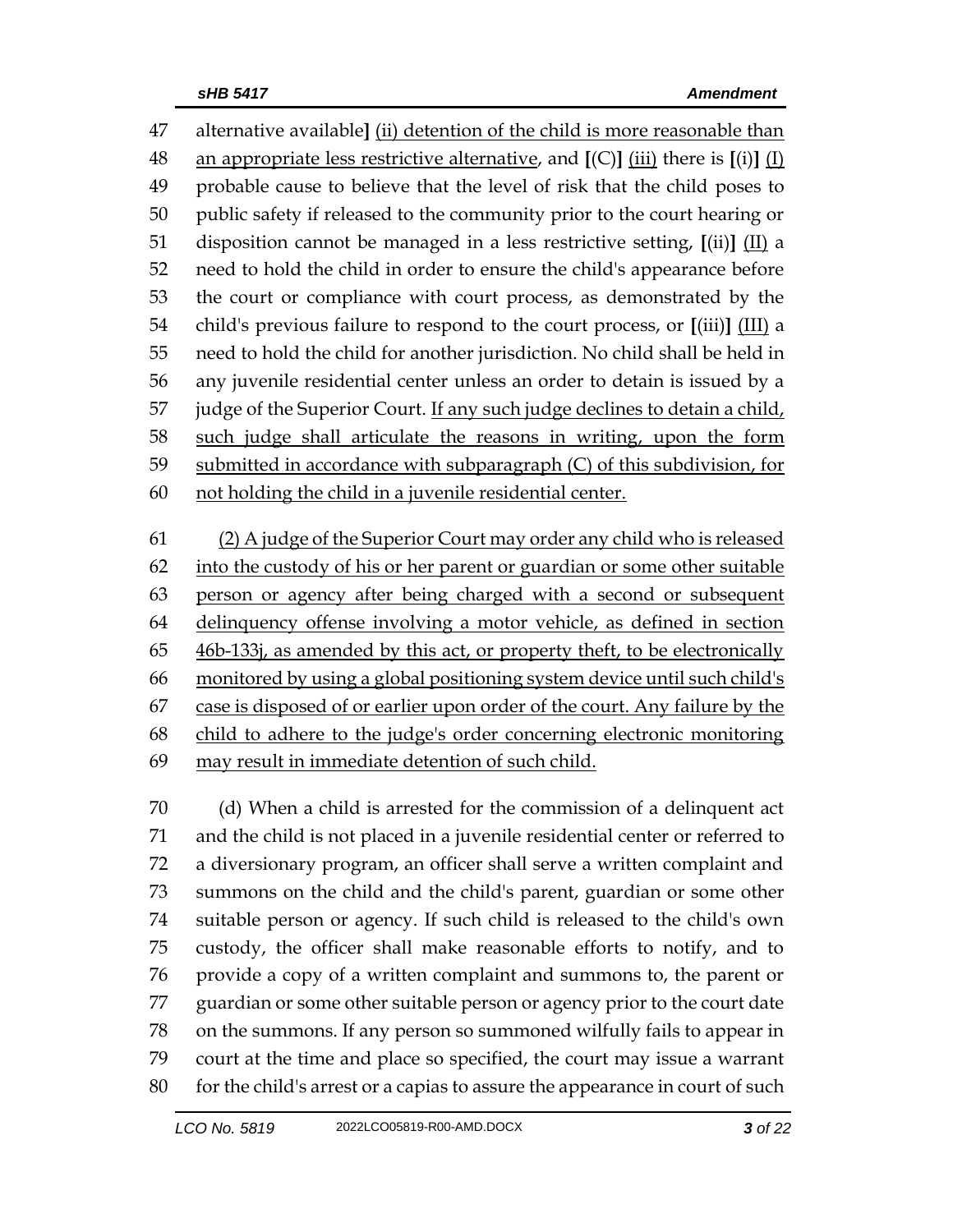parent, guardian or other person. If a child wilfully fails to appear in response to such a summons, the court may order such child taken into custody and such child may be charged with the delinquent act of wilful failure to appear under section 46b-120, as amended by this act. The court may punish for contempt, as provided in section 46b-121, any parent, guardian or other person so summoned who wilfully fails to appear in court at the time and place so specified.

 (e) When a child is arrested for the commission of a delinquent act and is placed in a juvenile residential center pursuant to subsection (c) of this section, such child may be detained pending a hearing which shall be held on the business day next following the child's arrest. No child may be detained after such hearing unless the court determines, based on the available facts, that (1) there is probable cause to believe that the child has committed the acts alleged, (2) there is no less restrictive alternative available, and (3) through the use of the detention risk screening instrument developed pursuant to section 46b-133g, that there is (A) probable cause to believe that the level of risk the child poses to public safety if released to the community prior to the court hearing or disposition cannot be managed in a less restrictive setting, **[**;**]** (B) a need to hold the child in order to ensure the child's appearance before the court or compliance with court process, as demonstrated by the child's previous failure to respond to the court process, or (C) a need to hold the child for another jurisdiction. Such probable cause may be shown by sworn affidavit in lieu of testimony. No child shall be released from a juvenile residential center who is alleged to have committed a serious juvenile offense except by order of a judge of the Superior Court. The court may, in its discretion, consider as an alternative to detention a suspended detention order with graduated sanctions to be imposed based on the detention risk screening for such child, using the instrument developed pursuant to section 46b-133g. Any child confined in a community correctional center or lockup shall be held in an area separate and apart from any adult detainee, except in the case of a nursing infant, and no child shall at any time be held in solitary confinement. **[**or**]** No such child may be held for a period that exceeds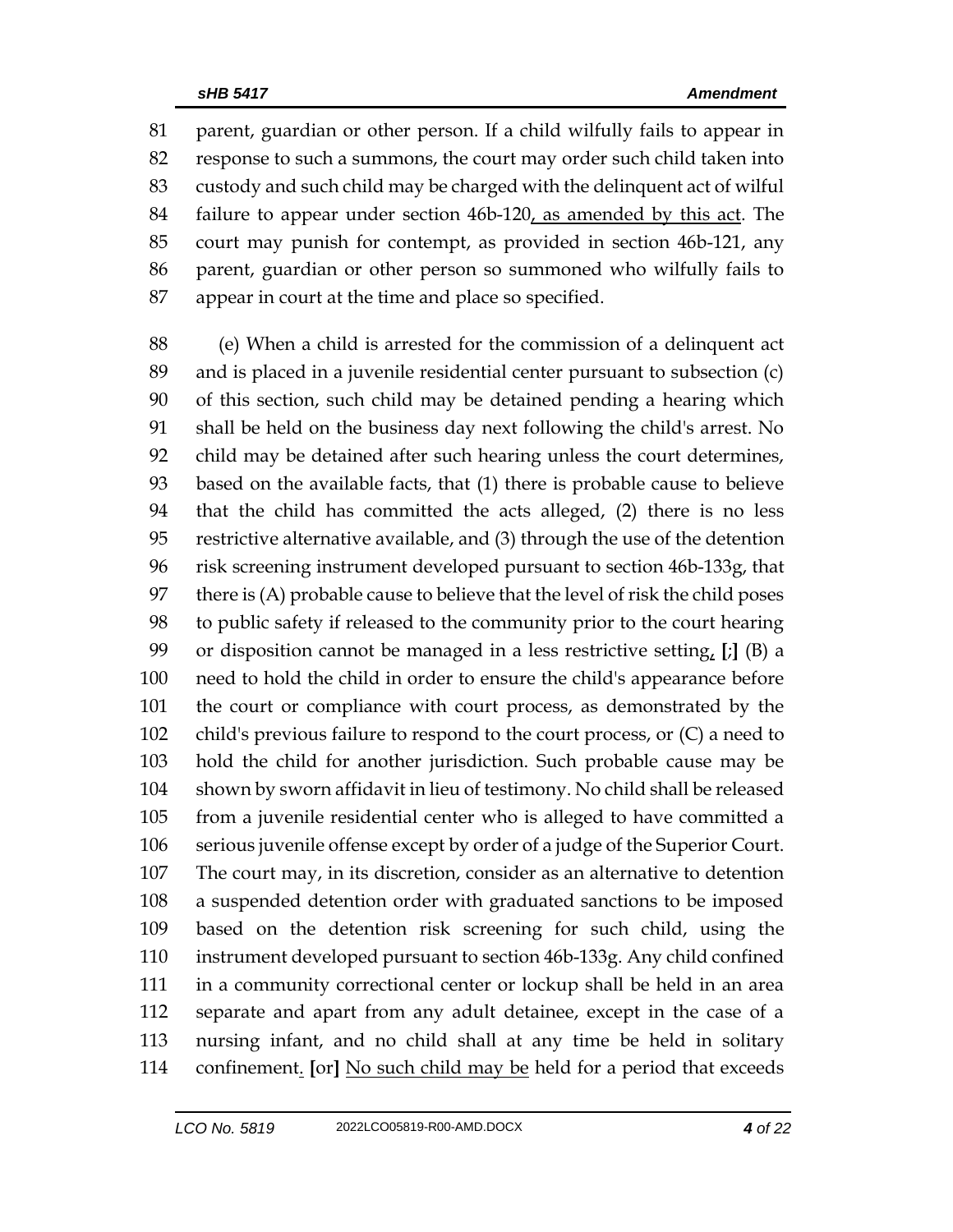| 115 | six hours, except such child may be held for a period that does not        |  |  |
|-----|----------------------------------------------------------------------------|--|--|
| 116 | exceed eight hours in a case where an officer has submitted an             |  |  |
| 117 | application for an order of detention and the judge has not yet ruled on   |  |  |
| 118 | such application, or if such officer has been unable to contact such       |  |  |
| 119 | child's parent or guardian. When a female child is held in custody, she    |  |  |
| 120 | shall, as far as possible, be in the charge of a woman attendant.          |  |  |
| 121 | Sec. 2. Section 46b-133d of the general statutes is repealed and the       |  |  |
| 122 | following is substituted in lieu thereof (Effective October 1, 2022):      |  |  |
| 123 | (a) For the purposes of this section, "special juvenile probation"         |  |  |
| 124 | means a period of probation imposed by the superior court for juvenile     |  |  |
| 125 | matters upon a child in a proceeding designated as a serious homicide,     |  |  |
| 126 | firearm or sexual offender prosecution during which the child is           |  |  |
| 127 | supervised by a juvenile probation officer prior to such child attaining   |  |  |
| 128 | eighteen years of age and by an adult probation officer after such child   |  |  |
| 129 | attains eighteen years of age.                                             |  |  |
| 130 | (b) Whenever a child is referred for $(1)$ the commission of any crime     |  |  |
| 131 | of (A) murder or manslaughter in the first degree, (B) a violation of      |  |  |
| 132 | section 53a-56a, 53a-60a, 53a-60c, 53a-92a, 53a-94a, 53a-102a, 53a-103a or |  |  |
| 133 | 53a-212, or (C) a violation of section 53a-59, 53a-101 or 53a-136a if such |  |  |
| 134 | violation involved the use of a firearm, or (2) the commission of any      |  |  |
| 135 | crime of a sexual nature, and such case is not transferred to the regular  |  |  |
| 136 | criminal docket pursuant to section 46b-127, the prosecutorial official    |  |  |

137 may request the court to designate the proceeding as a serious homicide, 138 firearm or sexual offender prosecution.

 (c) If a prosecutorial official requests that a proceeding be designated 140 as a serious homicide, firearm or sexual offender prosecution, the court shall hold a hearing not later than thirty days after the filing of such request unless good cause is shown by the prosecutorial official or by the child as to why the hearing should not be held within such period. If good cause is shown, the hearing shall be held not later than ninety days after the filing of such request. The court shall decide whether to 146 designate the proceeding as a serious homicide, firearm or sexual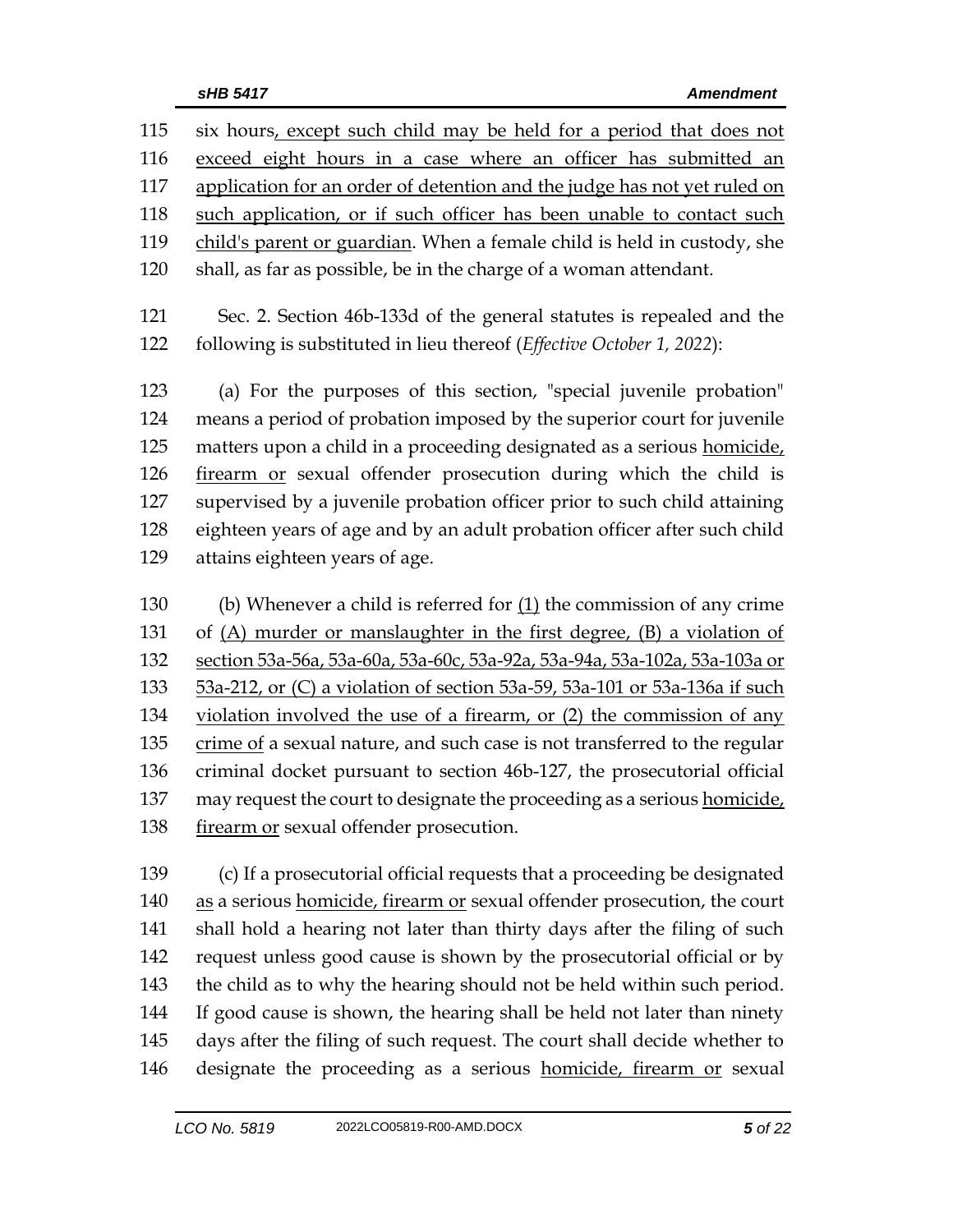offender prosecution not later than thirty days after the completion of such hearing. The court shall grant the request to designate the proceeding as a serious homicide, firearm or sexual offender prosecution if the court finds probable cause to believe the child has committed the felony act charged and the prosecutorial official shows by **[**a preponderance of the**]** clear and convincing evidence that such designation will serve the public safety. The decision to designate the proceeding as a serious homicide, firearm or sexual offender prosecution shall not be a final judgment for purposes of appeal.

 (d) A proceeding designated as a serious homicide, firearm or sexual offender prosecution pursuant to subsection (c) of this section shall be held before the court without a jury provided the child has waived the right to a trial by jury. If a child is convicted of or pleads guilty or nolo contendere to a charge in a proceeding that has been designated as a serious homicide, firearm or sexual offender prosecution, the court shall: (1) Sentence the child in accordance with section 46b-140, provided such sentence may be extended for a period not to exceed sixty months, (2) sentence the child to a period of special juvenile probation of at least five years, to commence upon the release of the child from the institution, agency or program in whose care the child had been placed, and (3) sentence the child in accordance with section 53a-28 with the execution of such sentence stayed on the condition that the child not violate the conditions of the sentence imposed pursuant to subdivisions (1) and (2) of this subsection or commit a subsequent crime.

 (e) Whenever **[**it appears**]** there is probable cause to believe that a child who has been sentenced pursuant to subsection (d) of this section has violated the conditions of the sentence imposed pursuant to subdivision (2) of said subsection or has committed a subsequent crime, the court may **[**, without notice, order that the child be immediately**]** issue a warrant for the arrest of the child for a violation of the conditions of the sentence imposed pursuant to subsection (d) of this section and may order that the child be taken into custody in accordance with the provisions of sections 46b-125 and 53a-32. If such violation of probation or subsequent crime occurs prior to the person attaining eighteen years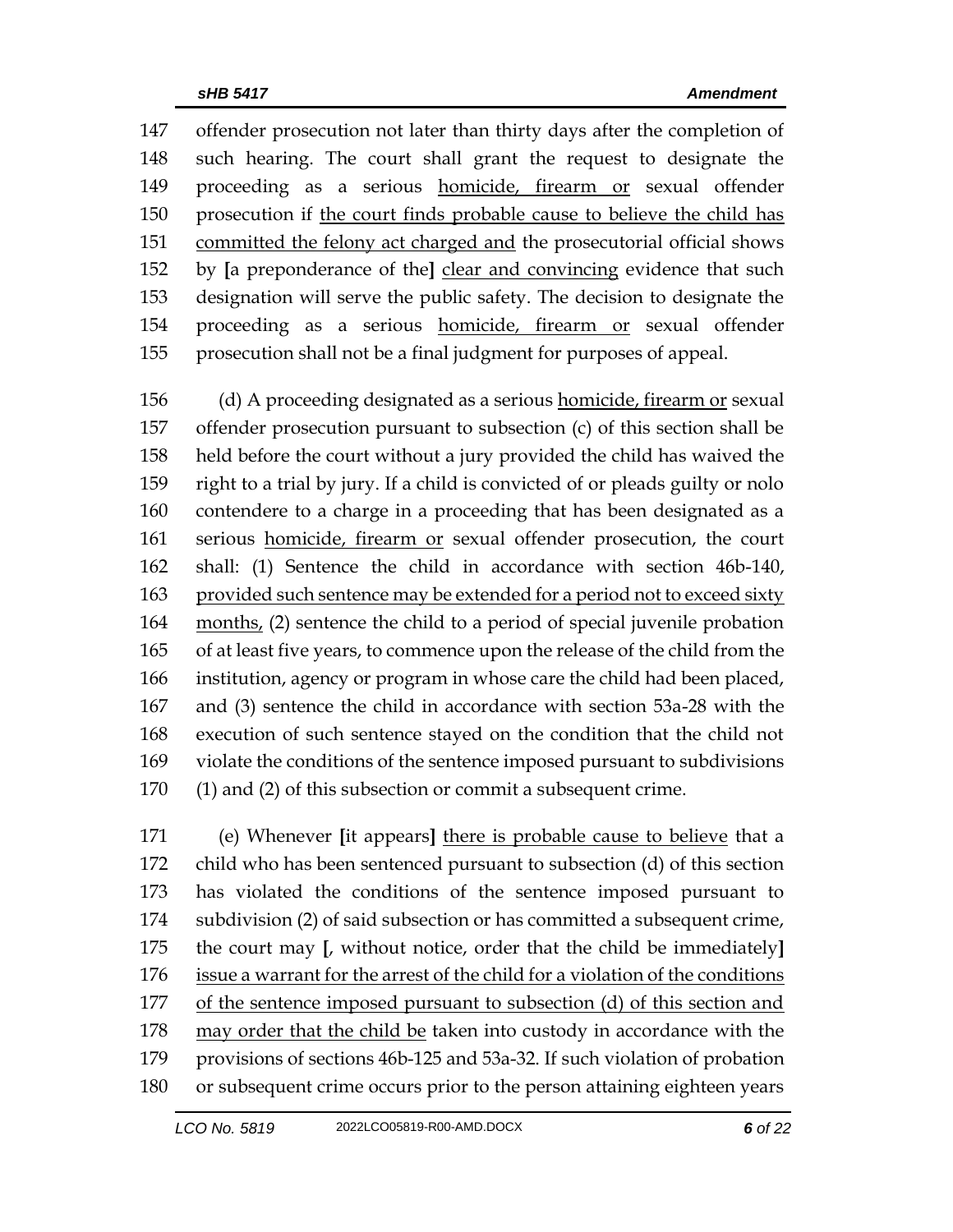of age, the matter shall be handled by the superior court for juvenile matters. If such violation of probation or subsequent crime occurs after the person has attained eighteen years of age, the matter shall be handled by the regular criminal docket of the Superior Court. Whenever such matter is handled by the superior court for juvenile matters, the court shall notify the child and such child's parent or guardian and the attorney of record, if any, in writing of the reasons alleged to exist for the lifting of the stay of execution of the sentence imposed pursuant to subdivision (3) of subsection (d) of this section. If the child challenges such reasons, the court shall hold a hearing at which the child shall be entitled to be heard and be represented by counsel. After such hearing, if the court finds that (1) the child has violated the conditions of the sentence imposed pursuant to subdivision (2) of subsection (d) of this section, **[**or**]** (2) committed a subsequent crime, or (3) by clear and convincing evidence that the best interest of the community cannot be served by continued supervision by the superior court for juvenile matters or in the community, it shall order the child to serve a sentence not to exceed that imposed pursuant to subdivision (3) of subsection (d) of this section unless it determines there are mitigating circumstances that justify continuing the stay of execution and specifically states such mitigating circumstances in writing for the record. The child shall receive credit against any sentence imposed pursuant to subdivision (3) of subsection (d) of this section for time served in a juvenile facility pursuant to the sentence imposed pursuant to subdivision (1) of said subsection.

206 (f) When a proceeding has been designated as a serious homicide, firearm or sexual offender prosecution pursuant to subsection (c) of this section and the child does not waive the right to a trial by jury, the court shall transfer the case from the docket for juvenile matters to the regular criminal docket of the Superior Court. Upon transfer, such child shall 211 stand trial and be sentenced, if convicted, as if such child were eighteen years of age, subject to the provisions of section 54-91g, except that no such child shall be placed in a correctional facility but shall be maintained in a facility for children and youths until such child attains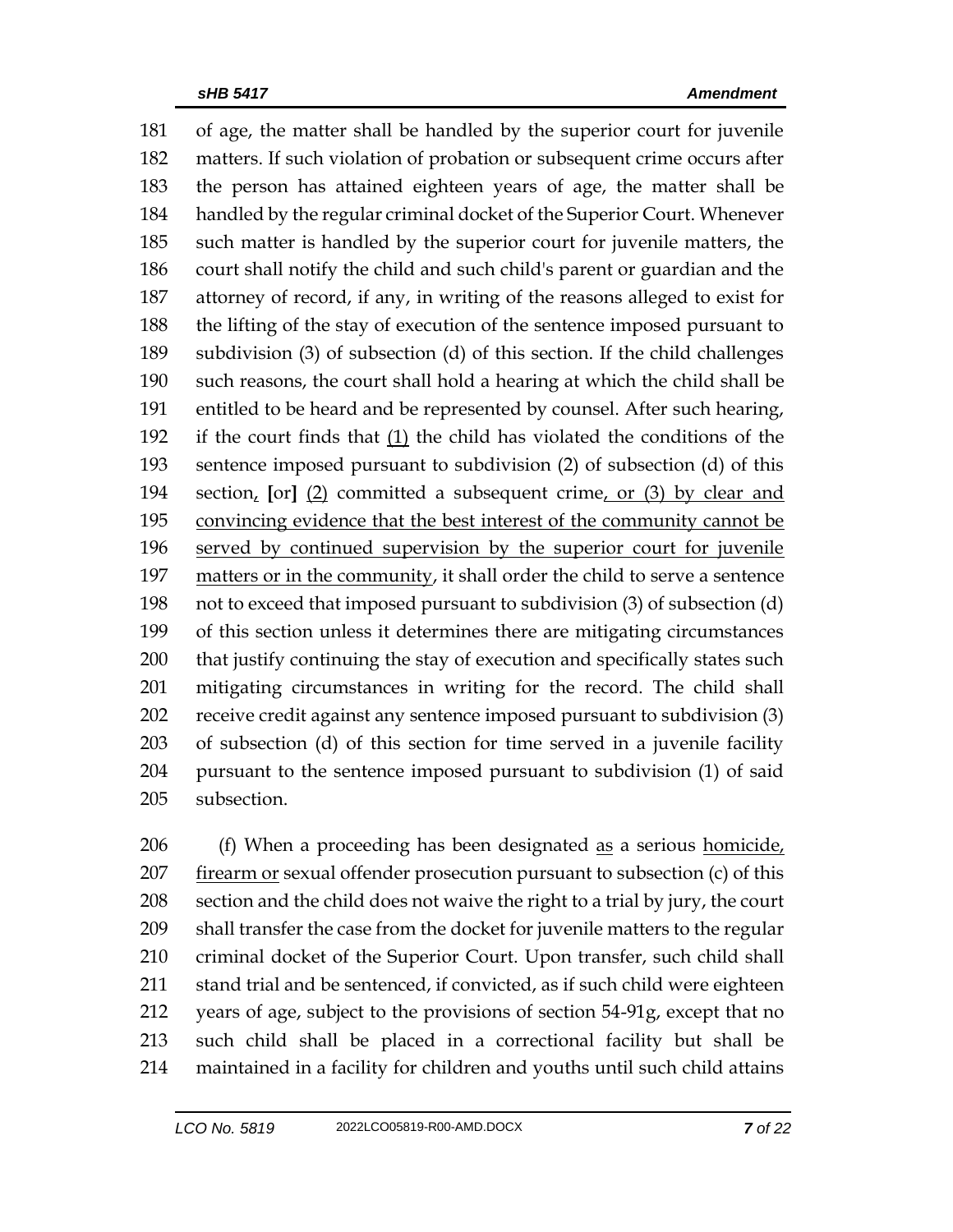eighteen years of age or until such child is sentenced, whichever occurs first. Such child shall receive credit against any sentence imposed for time served in a juvenile facility prior to the effectuation of the transfer. A child who has been transferred may enter a guilty plea to a lesser offense if the court finds that such plea is made knowingly and voluntarily. Any child transferred to the regular criminal docket who pleads guilty to a lesser offense shall not resume such child's status as a juvenile regarding such offense. If the action is dismissed or nolled or if such child is found not guilty of the charge for which such child was transferred, the child shall resume such child's status as a juvenile until such child attains eighteen years of age.

 Sec. 3. Subsection (c) of section 29-33 of the general statutes is repealed and the following is substituted in lieu thereof (*Effective October 1, 2022*):

 (c) No person, firm or corporation shall sell, deliver or otherwise transfer any pistol or revolver except upon written application on a form prescribed and furnished by the Commissioner of Emergency Services and Public Protection. Such person, firm or corporation shall ensure that all questions on the application are answered properly prior to releasing the pistol or revolver and shall retain the application, which shall be attached to the federal sale or transfer document, for at least twenty years or until such vendor goes out of business. Such application shall be available for inspection during normal business hours by law enforcement officials. No sale, delivery or other transfer of any pistol or revolver shall be made unless the person making the purchase or to whom the same is delivered or transferred is personally known to the person selling such pistol or revolver or making delivery or transfer thereof or provides evidence of his identity in the form of a motor vehicle operator's license, identity card issued pursuant to section 1-1h or valid passport. No sale, delivery or other transfer of any pistol or revolver shall be made until the person, firm or corporation making such transfer obtains an authorization number from the Commissioner of Emergency Services and Public Protection. Said commissioner shall perform the national instant criminal background check and make a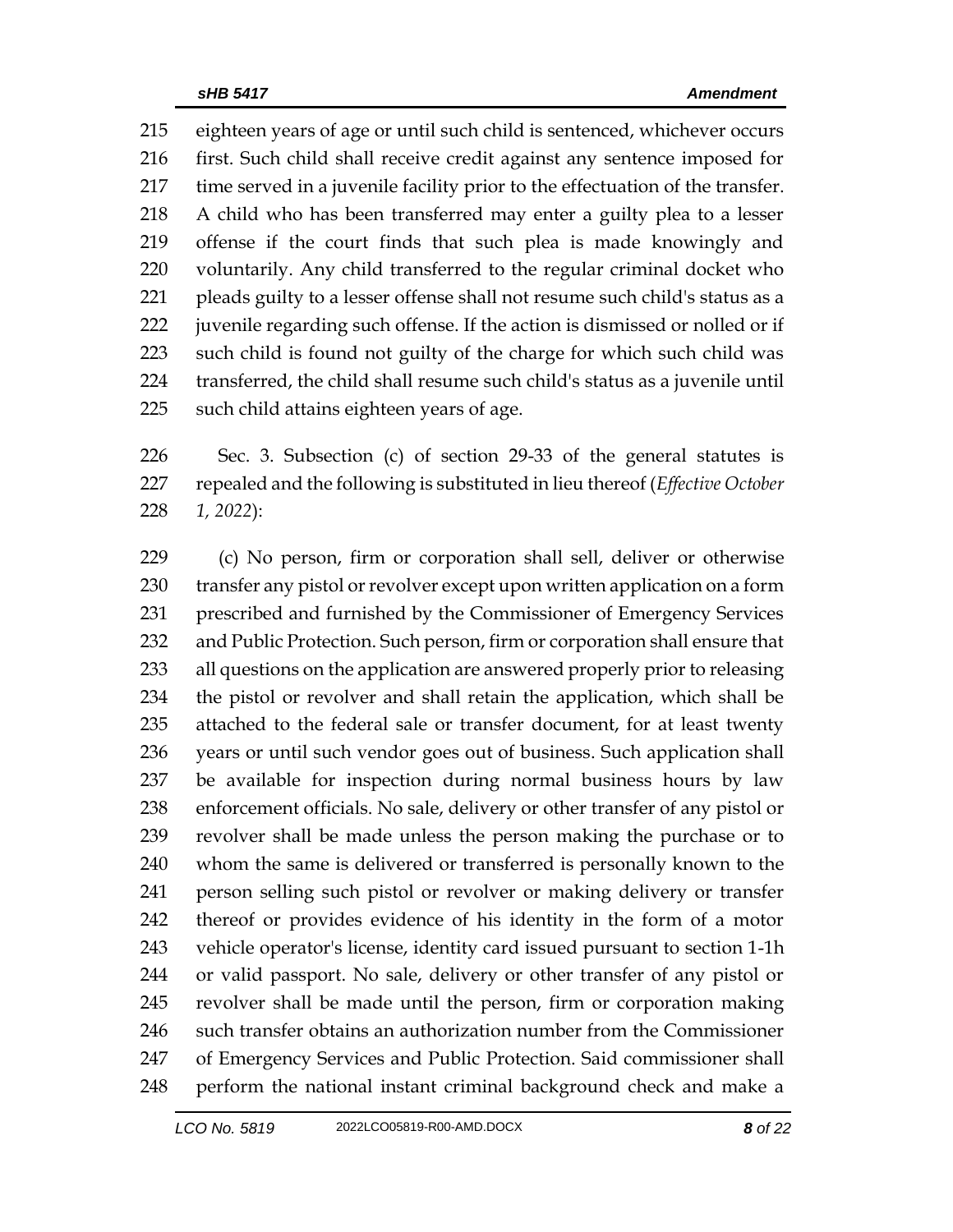reasonable effort to determine whether there is any reason that would 250 prohibit such applicant from possessing a pistol or revolver as provided in section 53a-217c. If the commissioner determines the existence of such a reason, the commissioner shall (1) deny the sale and no pistol or revolver shall be sold, delivered or otherwise transferred by such 254 person, firm or corporation to such applicant, and (2) inform the chief of police of the town in which the applicant resides, or, where there is no chief of police, the warden of the borough or the first selectman of the town, as the case may be, that there exists a reason that would prohibit such applicant from possessing a pistol or revolver.

 Sec. 4. Subsection (d) of section 29-37a of the general statutes is repealed and the following is substituted in lieu thereof (*Effective October 1, 2022*):

 (d) No person, firm or corporation may sell, deliver or otherwise transfer, at retail, any long gun to any person unless such person makes application on a form prescribed and furnished by the Commissioner of Emergency Services and Public Protection, which shall be attached by the transferor to the federal sale or transfer document and filed and retained by the transferor for at least twenty years or until such transferor goes out of business. Such application shall be available for inspection during normal business hours by law enforcement officials. No such sale, delivery or other transfer of any long gun shall be made until the person, firm or corporation making such sale, delivery or transfer has ensured that such application has been completed properly and has obtained an authorization number from the Commissioner of Emergency Services and Public Protection for such sale, delivery or transfer. The Department of Emergency Services and Public Protection shall make every effort, including performing the national instant criminal background check, to determine if the applicant is eligible to receive such long gun. If it is determined that the applicant is ineligible 279 to receive such long gun, the Commissioner of Emergency Services and 280 Public Protection shall immediately notify the  $(1)$  person, firm or corporation to whom such application was made and no such long gun shall be sold, delivered or otherwise transferred to such applicant by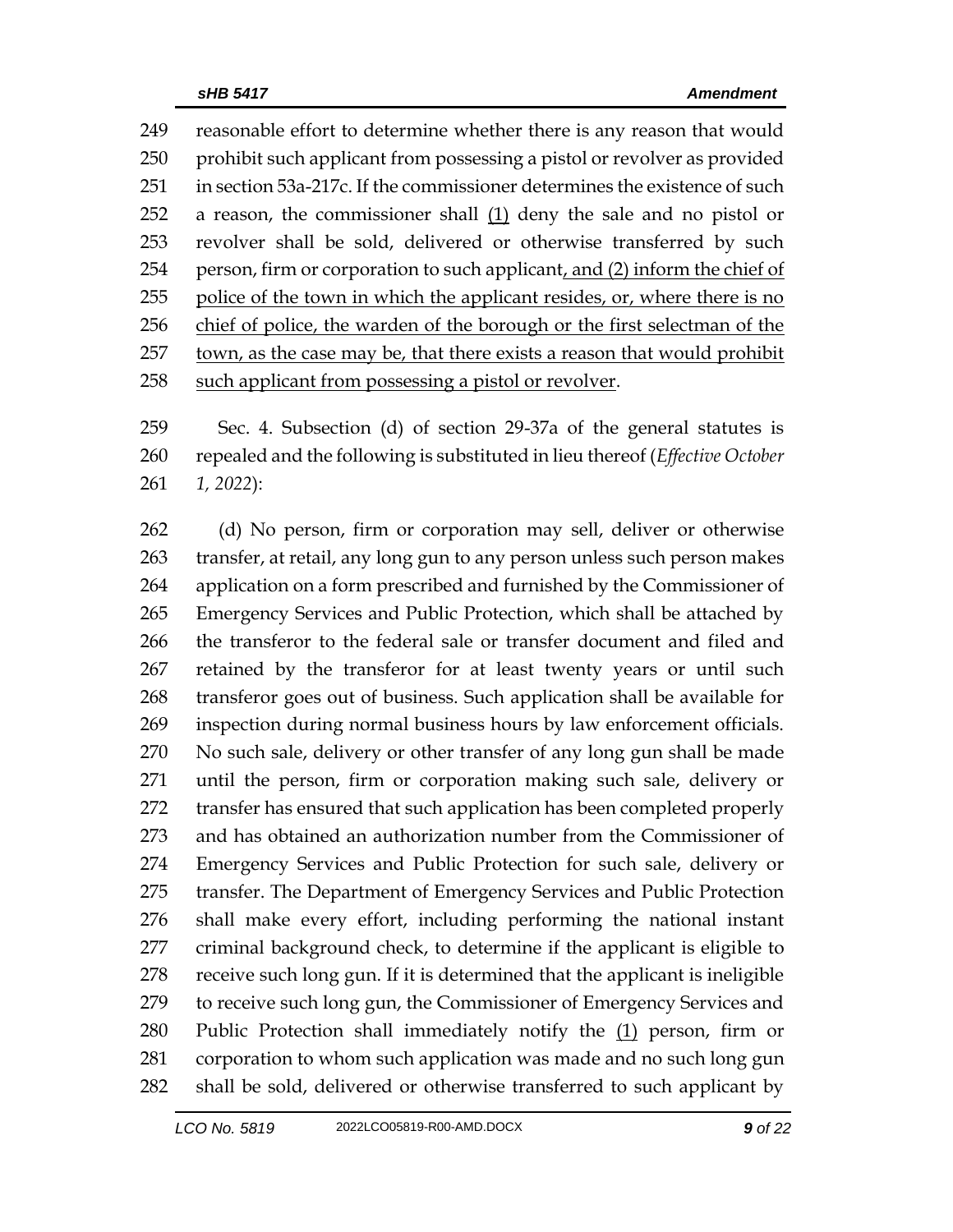such person, firm or corporation, and (2) chief of police of the town in which the applicant resides, or, where there is no chief of police, the warden of the borough or the first selectman of the town, as the case may be, that the applicant is not eligible to receive a long gun. When any long gun is delivered in connection with any sale or purchase, such long 288 gun shall be enclosed in a package, the paper or wrapping of which shall be securely fastened, and no such long gun when delivered on any sale or purchase shall be loaded or contain any gunpowder or other explosive or any bullet, ball or shell. Upon the sale, delivery or other transfer of the long gun, the transferee shall sign in triplicate a receipt for such long gun, which shall contain the name, address and date and place of birth of such transferee, the date of such sale, delivery or transfer and the caliber, make, model and manufacturer's number and a general description thereof. Not later than twenty-four hours after such sale, delivery or transfer, the transferor shall send by first class mail or electronically transfer one receipt to the Commissioner of Emergency Services and Public Protection and one receipt to the chief of police or, where there is no chief of police, the warden of the borough or the first selectman, of the town in which the transferee resides, and shall retain one receipt, together with the original application, for at least five years.

 Sec. 5. Subsection (d) of section 46b-124 of the 2022 supplement to the general statutes is repealed and the following is substituted in lieu thereof (*Effective June 1, 2023*):

 (d) Records of cases of juvenile matters involving delinquency proceedings shall be available to (1) Judicial Branch employees who, in the performance of their duties, require access to such records, (2) judges and employees of the Probate Court who, in the performance of their duties, require access to such records, and (3) employees and authorized agents of municipal, state or federal agencies involved in (A) the delinquency proceedings, (B) the provision of services directly to the child, or (C) the delivery of court diversionary programs. Such employees and authorized agents include, but are not limited to, law enforcement officials, community-based youth service bureau officials, state and federal prosecutorial officials, school officials in accordance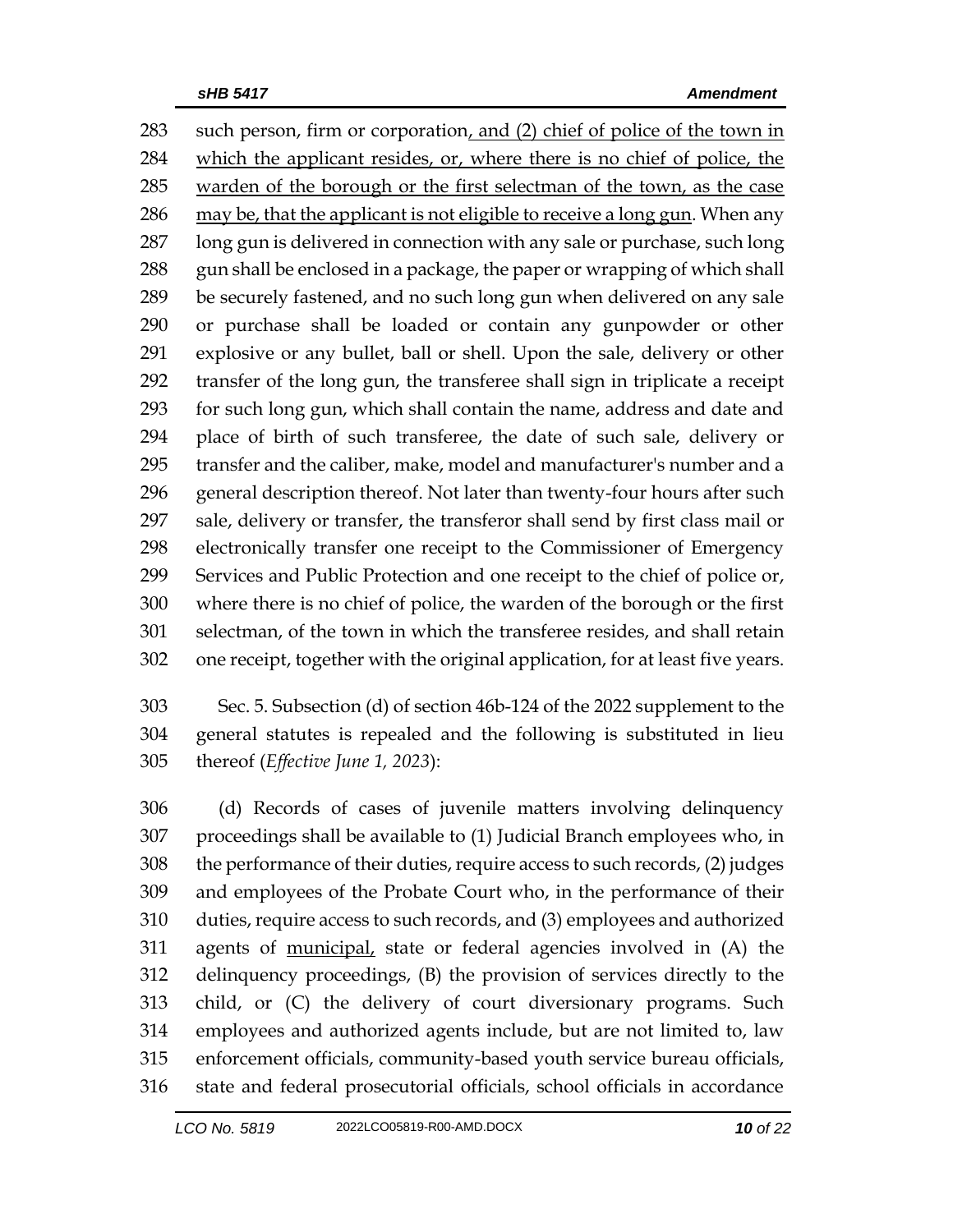with section 10-233h, court officials including officials of both the regular criminal docket and the docket for juvenile matters and officials of the Division of Criminal Justice, the Division of Public Defender Services, the Department of Children and Families, if the child is committed pursuant to section 46b-129, provided such disclosure shall be limited to (i) information that identifies the child as the subject of the delinquency petition, or (ii) the records of the delinquency proceedings, when the juvenile court orders the department to provide services to said child, the Court Support Services Division and agencies under contract with the Judicial Branch. Such records shall also be available to (I) the attorney representing the child, including the Division of Public Defender Services, in any proceeding in which such records are relevant, (II) the parents or guardian of the child, until such time as the subject of the record reaches the age of majority, (III) the subject of the record, upon submission of satisfactory proof of the subject's identity, pursuant to guidelines prescribed by the Office of the Chief Court Administrator, provided the subject has reached the age of majority, (IV) law enforcement officials and prosecutorial officials conducting legitimate criminal investigations, as provided in subsection (o) of this 336 section or orders to detain pursuant to section 46b-133, as amended by this act, (V) a state or federal agency providing services related to the collection of moneys due or funding to support the service needs of eligible juveniles, provided such disclosure shall be limited to that information necessary for the collection of and application for such moneys, (VI) members and employees of the Board of Pardons and Paroles and employees of the Department of Correction who, in the performance of their duties, require access to such records, provided the subject of the record has been convicted of a crime in the regular criminal docket of the Superior Court and such records are relevant to the performance of a risk and needs assessment of such person while such person is incarcerated, the determination of such person's suitability for release from incarceration or for a pardon, or the determination of the supervision and treatment needs of such person while on parole or other supervised release, and (VII) members and employees of the Judicial Review Council who, in the performance of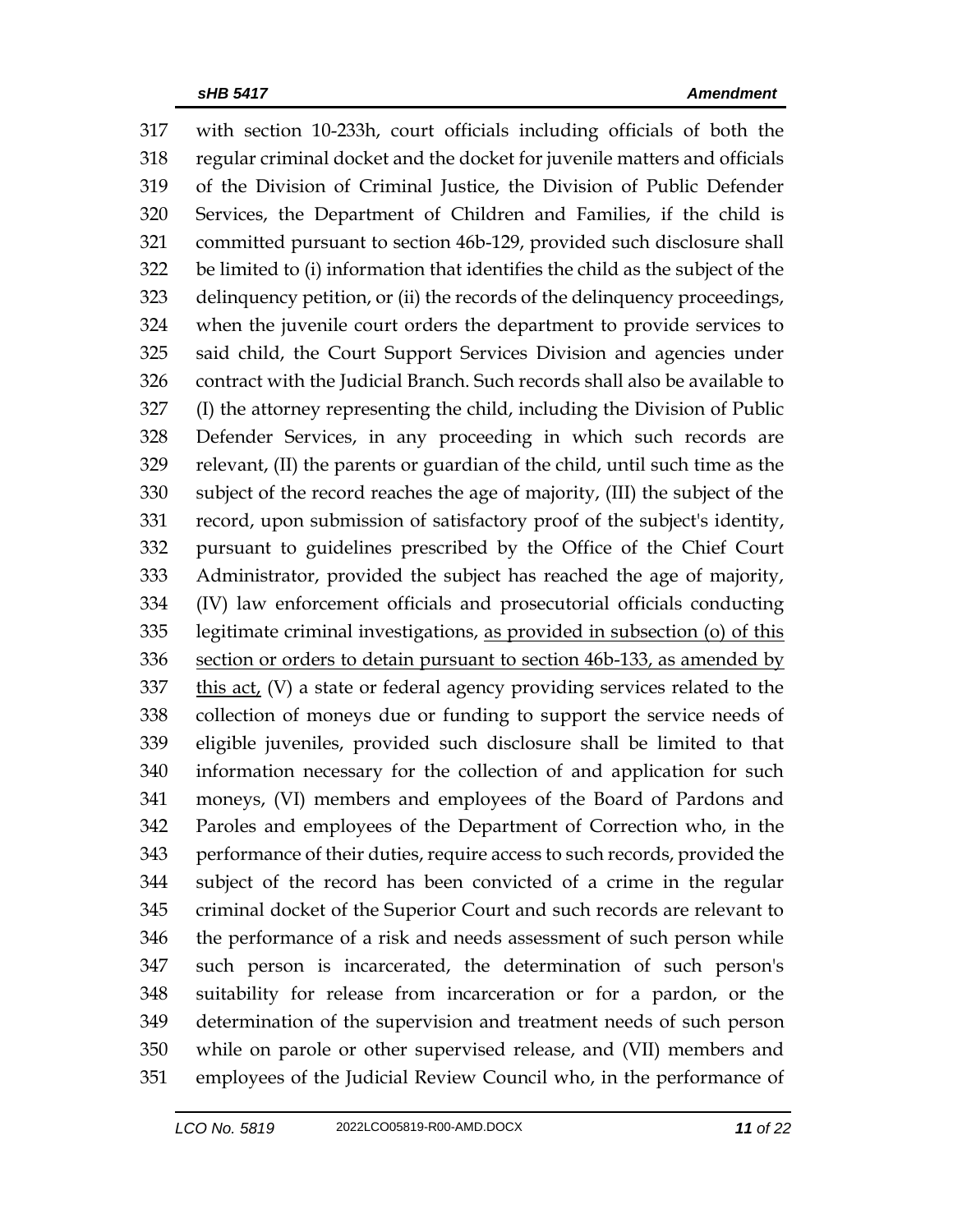their duties related to said council, require access to such records. Records disclosed pursuant to this subsection shall not be further disclosed, except that information contained in such records may be disclosed in connection with bail or sentencing reports in open court during criminal proceedings involving the subject of such information, or as otherwise provided by law.

 Sec. 6. (NEW) (*Effective October 1, 2022*) (a) The Chief State's Attorney shall develop, implement and update, as necessary, a training program on a uniform process for applying for and seeking the issuance of a detention order pursuant to section 46b-133 of the general statutes, as amended by this act. The Chief State's Attorney shall administer such program and any updated program to those persons required to complete such program pursuant to subsection (b) of this section in a manner and frequency determined by said administrator.

 (b) Each prosecutorial official and peace officer, as defined in section 53a-3 of the general statutes, except any judicial marshal or adult probation officer, shall complete the training program pursuant to subsection (a) of this section and as directed by the Chief State's Attorney.

 Sec. 7. Section 46b-133p of the 2022 supplement to the general statutes is repealed and the following is substituted in lieu thereof (*Effective October 1, 2022*):

 (a) Any law enforcement officer or prosecutorial official who sought 375 a court order to detain a child pursuant to subparagraph  $(C)$  of subdivision **[**(3)**]** (1) of subsection (c) of section 46b-133, as amended by this act, shall attach, along with the summons, a copy of the completed form to detain that is prescribed by Office of the Chief Court Administrator. On and after October 1, 2022, such form shall instruct any judge who declines to detain such child to articulate in writing, upon such form, the reasons for such declination.

 (b) The Judicial Branch, the Division of Criminal Justice, the Division of State Police within the Department of Emergency Services and Public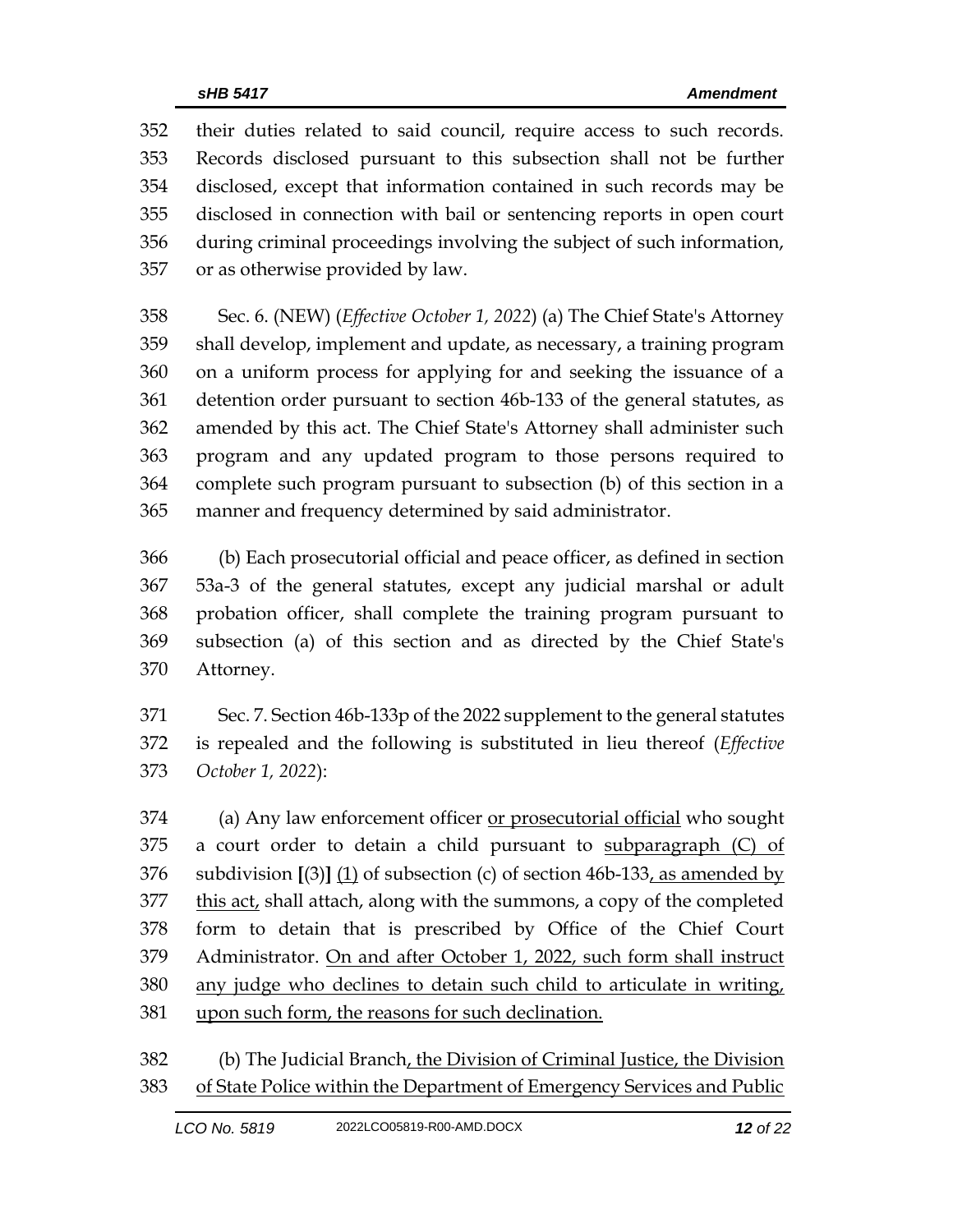Protection and each municipal police department shall compile data concerning requests by a law enforcement officer to detain a child pursuant to subdivision (3) of subsection (c) of section 46b-133, as 387 amended by this act. The Judicial Branch, the Division of Criminal Justice, the Division of State Police within the Department of Emergency Services and Public Protection and each municipal police department shall sort such data by judicial district and categorize such data based on (1) how many such requests were made, and (2) how many such requests were denied. Not later than January 15, 2023, and annually thereafter, the Judicial Branch shall, in accordance with the provisions of section 11-4a, report such data from the previous calendar year to the joint standing committee of the General Assembly having cognizance of matters relating to the judiciary.

 Sec. 8. Section 53a-122 of the general statutes is repealed and the following is substituted in lieu thereof (*Effective October 1, 2022*):

 (a) A person is guilty of larceny in the first degree when **[**he**]** such person commits larceny, as defined in section 53a-119, and: (1) The property or service, regardless of its nature and value, is obtained by extortion, (2) the value of the property or service exceeds twenty thousand dollars, **[**(3) the property consists of a motor vehicle, the value of which exceeds twenty thousand dollars, or (4)**]** or (3) the property is obtained by defrauding a public community, and the value of such property exceeds two thousand dollars.

 **[**(b) For purposes of this section, "motor vehicle" means any motor vehicle, construction equipment, agricultural tractor or farm implement or major component part of any of the above. In any prosecution under subdivision (3) of subsection (a) of this section, evidence of (1) forcible entry, (2) forcible removal of ignition, or (3) alteration, mutilation or removal of a vehicle identification number shall be prima facie evidence (A) that the person in control or possession of such motor vehicle knows or should have known that such motor vehicle is stolen, and (B) that such person possesses such motor vehicle with larcenous intent.**]**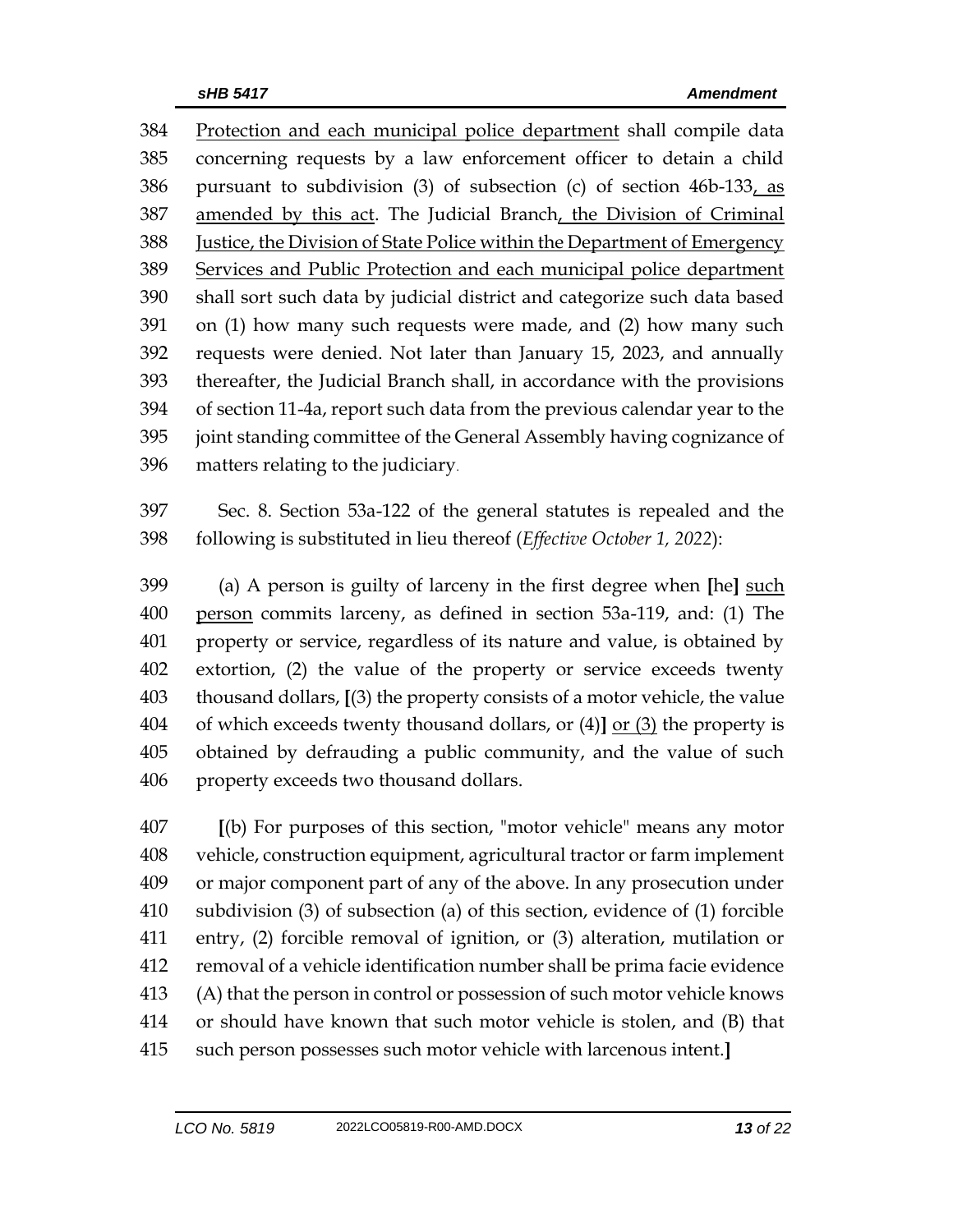**[**(c)**]** (b) Larceny in the first degree is a class B felony.

 Sec. 9. Section 53a-123 of the general statutes is repealed and the following is substituted in lieu thereof (*Effective October 1, 2022*):

 (a) A person is guilty of larceny in the second degree when **[**he**]** such person commits larceny, as defined in section 53a-119, and: (1) The **[**property consists of a motor vehicle, the value of which exceeds ten thousand dollars, (2) the**]** value of the property or service exceeds ten thousand dollars, **[**(3)**]** (2) the property, regardless of its nature or value, is taken from the person of another, **[**(4)**]** (3) the property is obtained by defrauding a public community, and the value of such property is two thousand dollars or less, **[**(5)**]** (4) the property, regardless of its nature or value, is obtained by embezzlement, false pretenses or false promise and the victim of such larceny is sixty years of age or older, or is a conserved person, as defined in section 45a-644, or is blind or physically disabled, as defined in section 1-1f, or **[**(6)**]** (5) the property, regardless of its value, consists of wire, cable or other equipment used in the provision of telecommunications service and the taking of such property causes an interruption in the provision of emergency telecommunications service.

 **[**(b) For purposes of this section, "motor vehicle" means any motor vehicle, construction equipment, agricultural tractor or farm implement or major component part of any of the above. In any prosecution under subdivision (1) of subsection (a) of this section, evidence of (1) forcible entry, (2) forcible removal of ignition, or (3) alteration, mutilation or removal of a vehicle identification number shall be prima facie evidence (A) that the person in control or possession of such motor vehicle knows or should have known that such motor vehicle is stolen, and (B) that such person possesses such motor vehicle with larcenous intent.**]**

**[**(c)**]** (b) Larceny in the second degree is a class C felony.

 Sec. 10. Section 53a-124 of the general statutes is repealed and the following is substituted in lieu thereof (*Effective October 1, 2022*):

(a) A person is guilty of larceny in the third degree when **[**he**]** such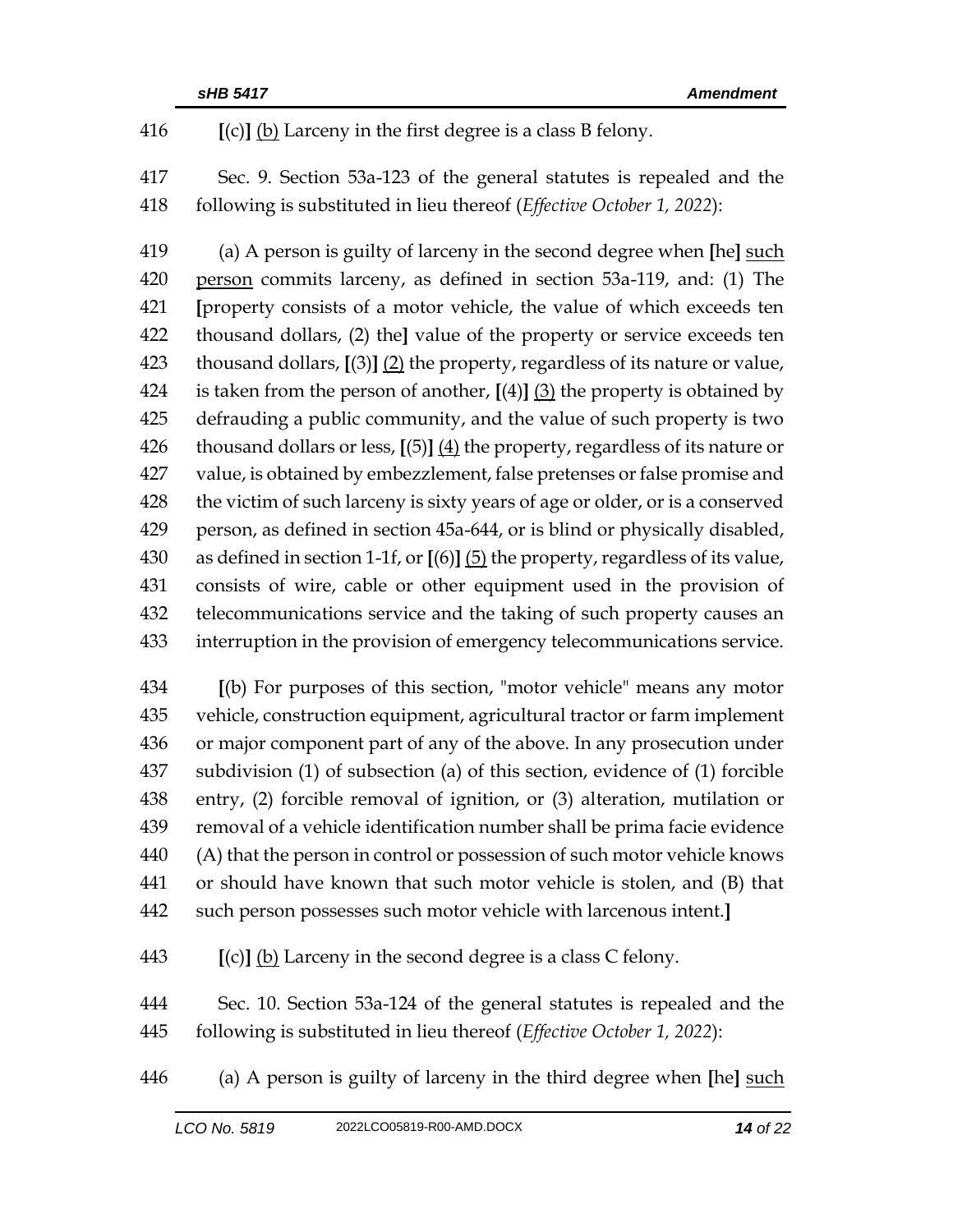person commits larceny, as defined in section 53a-119, and: (1) The **[**property consists of a motor vehicle, the value of which is ten thousand dollars or less; (2) the**]** value of the property or service exceeds two thousand dollars; **[**(3)**]** (2) the property consists of a public record, writing or instrument kept, held or deposited according to law with or in the keeping of any public office or public servant; or **[**(4)**]** (3) the property consists of a sample, culture, microorganism, specimen, record, recording, document, drawing or any other article, material, device or substance which constitutes, represents, evidences, reflects or records a secret scientific or technical process, invention or formula or any phase or part thereof. A process, invention or formula is "secret" when it is not, and is not intended to be, available to anyone other than the owner thereof or selected persons having access thereto for limited purposes with his consent, and when it accords or may accord the owner an advantage over competitors or other persons who do not have knowledge or the benefit thereof.

 **[**(b) For purposes of this section, "motor vehicle" means any motor vehicle, construction equipment, agricultural tractor or farm implement or major component part of any of the above. In any prosecution under subdivision (1) of subsection (a) of this section, evidence of (1) forcible entry, (2) forcible removal of ignition, or (3) alteration, mutilation or removal of a vehicle identification number shall be prima facie evidence (A) that the person in control or possession of such motor vehicle knows or should have known that such motor vehicle is stolen, and (B) that such person possesses such motor vehicle with larcenous intent.**]**

**[**(c)**]** (b) Larceny in the third degree is a class D felony.

 Sec. 11. (*Effective from passage*) (a) The Commissioner of Children and Families and the executive director of the Court Support Services Division of the Judicial Branch shall identify each juvenile delinquency or justice service provided to children by the Department of Children and Families at the time of the passage of public act 18-31. Said commissioner and executive director shall determine how such services were transferred from the department to the Court Support Services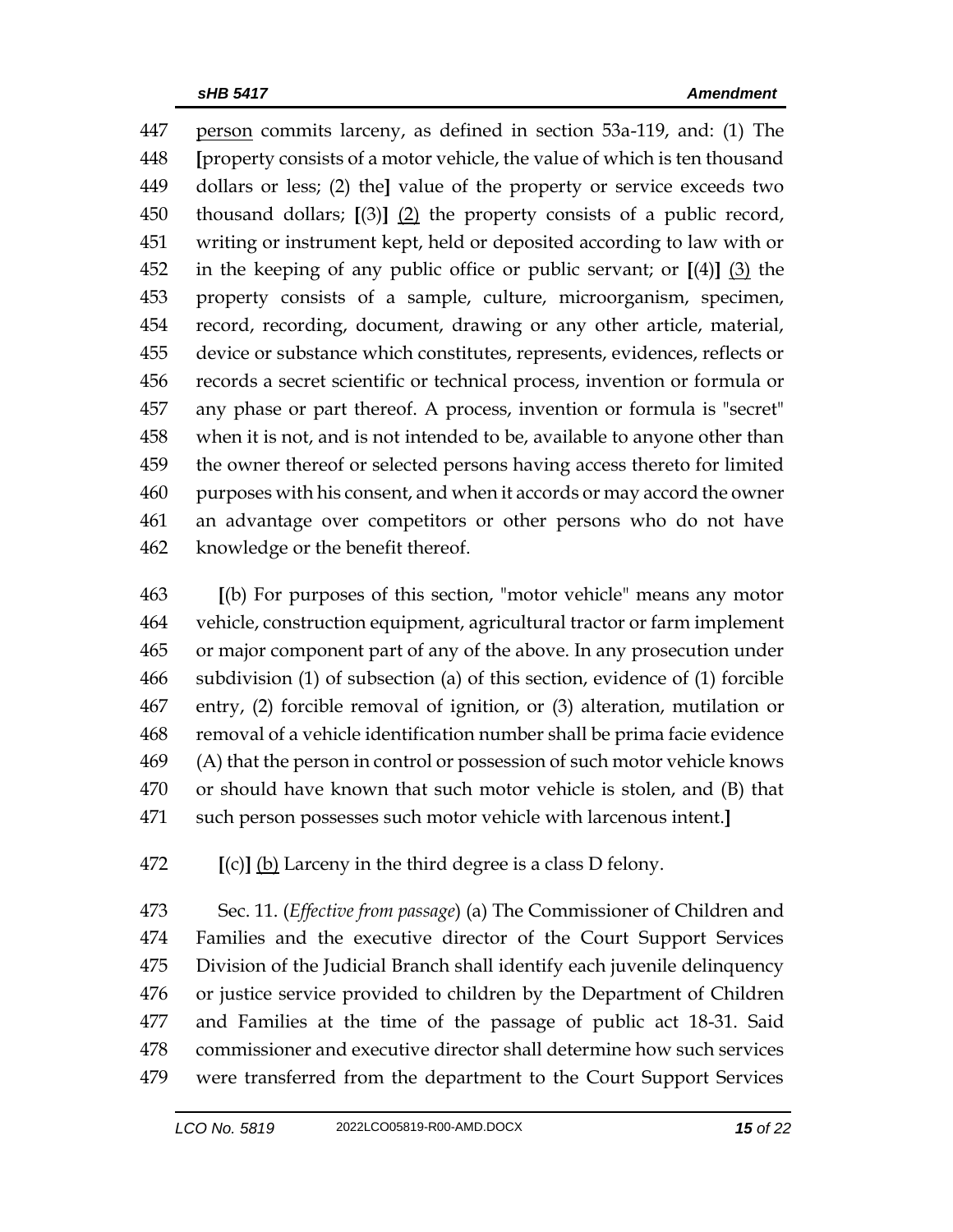Division and identify any services that were merged into other services, eliminated or otherwise not transferred.

 (b) Said commissioner and executive director shall report, not later than December 31, 2022, in accordance with the provisions of section 11- 4a of the general statutes, their findings pursuant to the provisions of subsection (a) of this section, to the joint standing committee of the General Assembly having cognizance of matters relating to the judiciary.

 Sec. 12. (*Effective from passage*) (a) Not later than thirty days after the effective date of this section, the executive director of the Court Support Services Division of the Judicial Branch shall review the (1) staffing levels of juvenile probation officers, (2) name, number and location of juvenile pretrial and diversionary programs, the content of such programs and their efficacy at reducing recidivism, and (3) availability and efficiency of juvenile job training programs and juvenile drug treatment programs.

 (b) Not later than December 31, 2022, the executive director of the Court Support Services Division of the Judicial Branch shall report, in accordance with the provisions of section 11-4a of the general statutes, on the review conducted pursuant to subsection (a) of this section and any resulting recommendations for legislation to the joint standing committee of the General Assembly having cognizance of matters relating to the judiciary.

 Sec. 13. (NEW) (*Effective October 1, 2022*) (a) A person is guilty of larceny of a motor vehicle when such person commits larceny, as defined in section 53a-119 of the general statutes, and the property consists of a motor vehicle.

 (b) For purposes of this section, "motor vehicle" means any motor vehicle, construction equipment, agricultural tractor or farm implement or major component part of any of the above. In any prosecution under subsection (a) of this section, evidence of (1) forcible entry, (2) forcible removal of ignition, or (3) alteration, mutilation or removal of a vehicle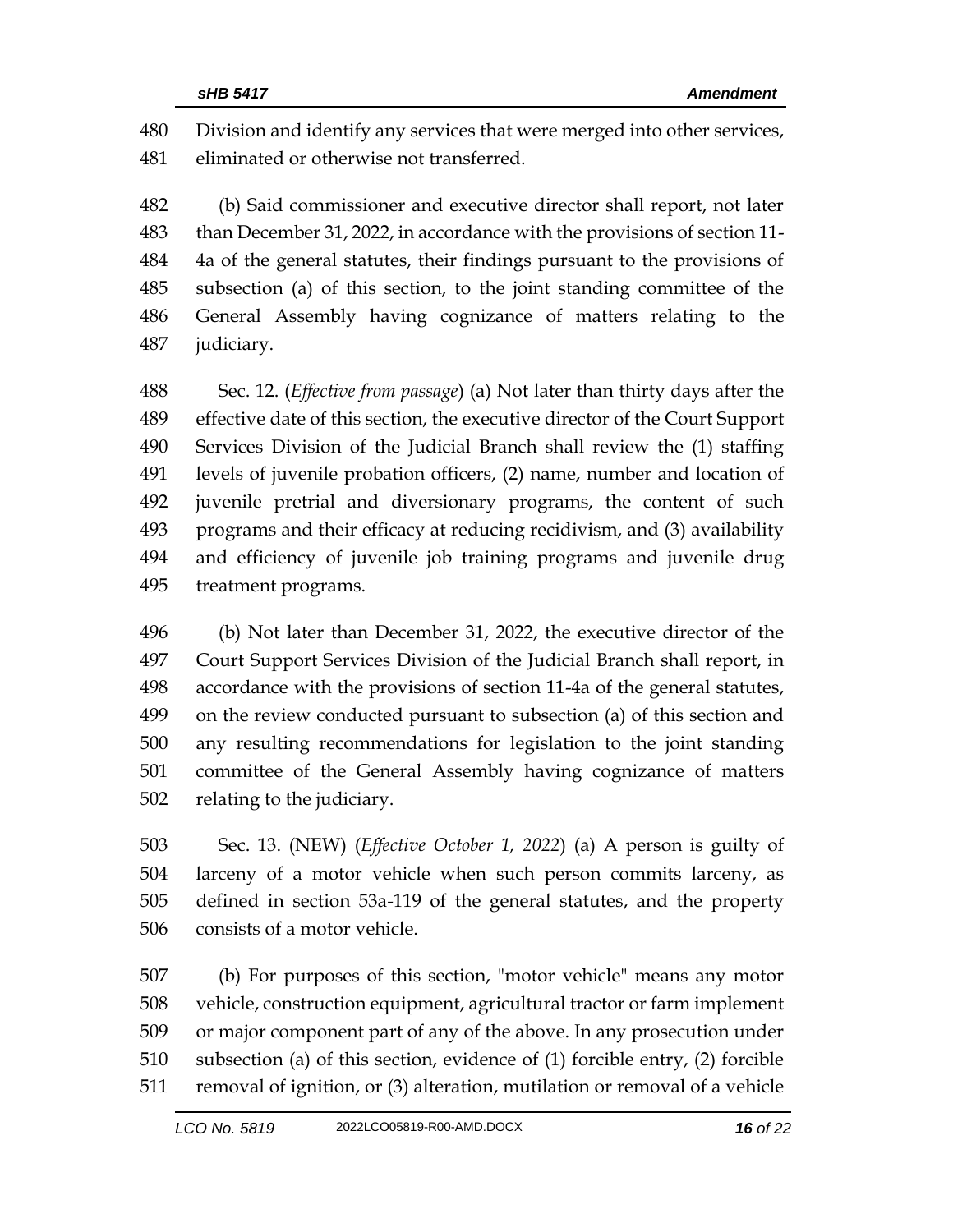identification number shall be prima facie evidence that (A) the person in control or possession of such motor vehicle knows or should have known that such motor vehicle is stolen, and (B) such person possesses such motor vehicle with larcenous intent. (c) Larceny of a motor vehicle is (1) a class E felony for a first offense, (2) a class D felony for a second offense, and (3) a class B felony for any subsequent offense. Sec. 14. Subsection (a) of section 46b-133j of the general statutes is repealed and the following is substituted in lieu thereof (*Effective October 1, 2022*): (a) For purposes of this section: (1) "Delinquency offense involving a motor vehicle" means any offense under (A) subdivision (1) of subsection (a) of section 53a-119b, (B) section 53a-126a, (C) section 53a- 126b, when the property consists of a motor vehicle, or (D) **[**subdivision (3) of subsection (a) of section 53a-122, (E) subdivision (1) of subsection (a) of section 53a-123, or (F) subdivision (1) of subsection (a) of section 53a-124**]** section 13 of this act; and (2) "child" means child, as defined in section 46b-120, as amended by this act. Sec. 15. Subsection (c) of section 54-56e of the 2022 supplement to the general statutes is repealed and the following is substituted in lieu thereof (*Effective October 1, 2022*): (c) This section shall not be applicable: (1) To any person charged with (A) a class A felony, (B) a class B felony, except a violation of subdivision (1) **[**,**]** or (2) **[**or (3)**]** of subsection (a) of section 53a-122, as

 amended by this act, that does not involve the use, attempted use or threatened use of physical force against another person, or a violation of subdivision **[**(4)**]** (3) of subsection (a) of section 53a-122, as amended by this act, that does not involve the use, attempted use or threatened use of physical force against another person and does not involve a violation by a person who is a public official, as defined in section 1-110, or a state or municipal employee, as defined in section 1-110, or (C) a violation of section 53a-70b of the general statutes, revision of 1958,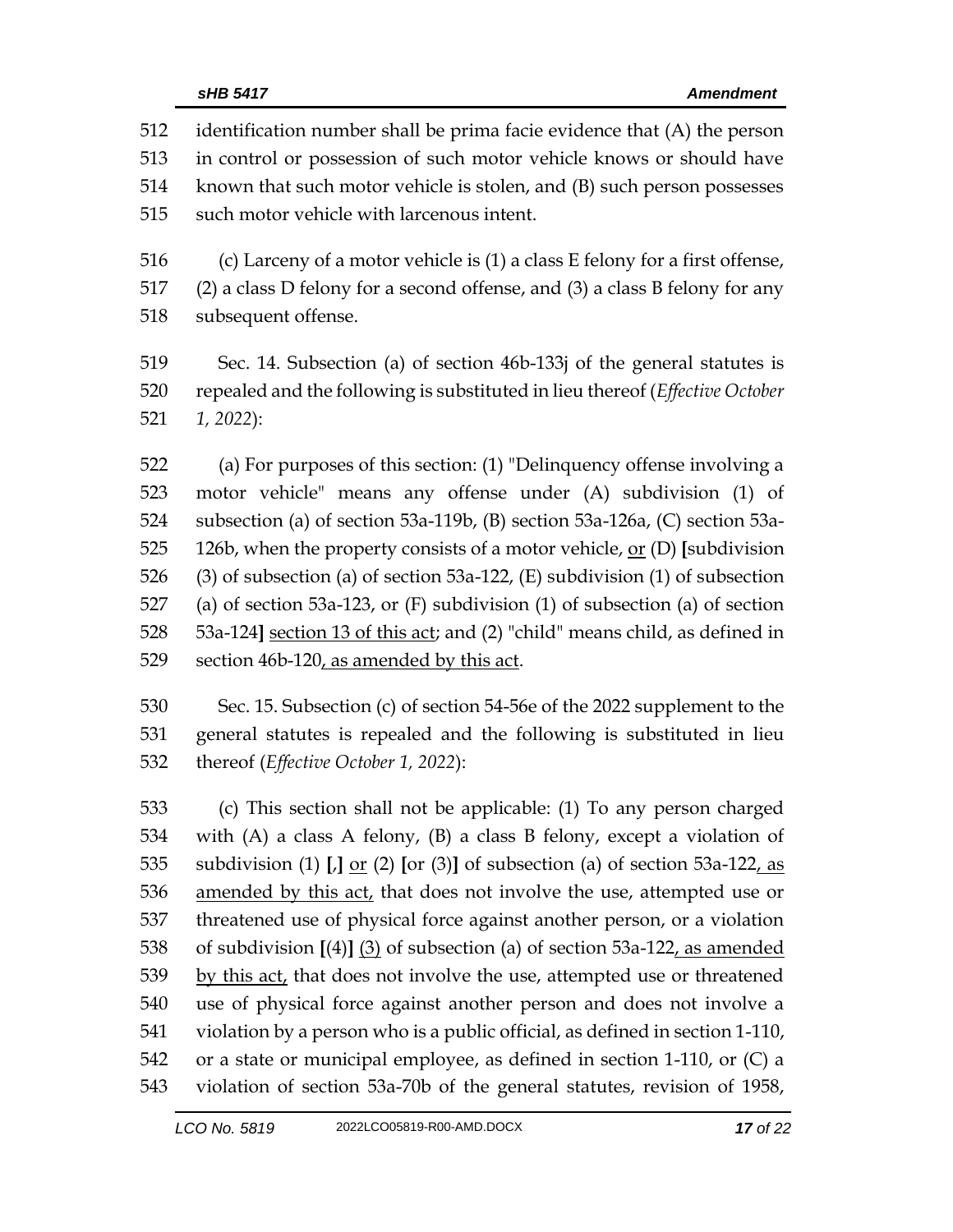revised to January 1, 2019, or section 14-227a or 14-227m, subdivision (1) or (2) of subsection (a) of section 14-227n, subdivision (2) of subsection (a) of section 53-21 or section 53a-56b, 53a-60d, 53a-70, 53a-70a, 53a-71, except as provided in subdivision (5) of this subsection, 53a-72a, 53a- 72b, 53a-90a, 53a-196e or 53a-196f, (2) to any person charged with a crime or motor vehicle violation who, as a result of the commission of such crime or motor vehicle violation, causes the death of another person, (3) to any person accused of a family violence crime as defined in section 46b-38a who (A) is eligible for the pretrial family violence education program established under section 46b-38c, or (B) has previously had the pretrial family violence education program invoked in such person's behalf, (4) to any person charged with a violation of section 21a-267, 21a-279 or 21a-279a, who (A) is eligible for the pretrial drug education and community service program established under section 54-56i or the pretrial drug intervention and community service program established under section 54-56q, or (B) has previously had (i) the pretrial drug education program (ii) the pretrial drug education and community service program established under the provisions of section 54-56i, or (iii) the pretrial drug intervention and community service program established under section 54-56q, invoked on such person's behalf, (5) unless good cause is shown, to (A) any person charged with a class C felony, or (B) any person charged with committing a violation of subdivision (1) of subsection (a) of section 53a-71 while such person was less than four years older than the other person, (6) to any person charged with a violation of section 9-359 or 9-359a, (7) to any person charged with a motor vehicle violation (A) while operating a commercial motor vehicle, as defined in section 14-1, or (B) who holds a commercial driver's license or commercial driver's instruction permit at the time of the violation, (8) to any person charged with a violation of subdivision (6) of subsection (a) of section 53a-60, or (9) to a health care provider or vendor participating in the state's Medicaid program charged with a violation of section 53a-122, as amended by this act, or subdivision **[**(4)**]** (3) of subsection (a) of section 53a-123, as amended by this act.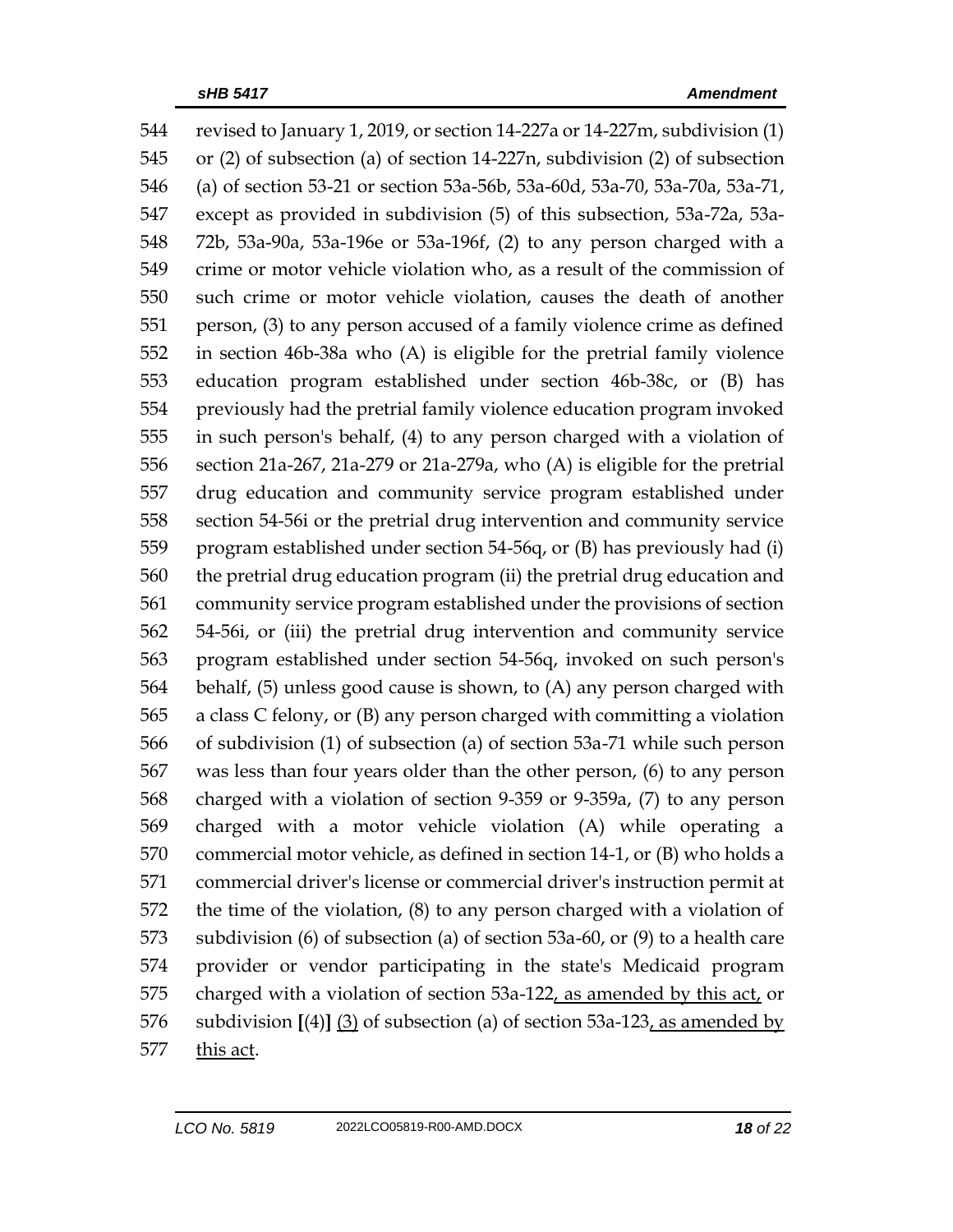Sec. 16. Subsection (j) of section 14-112 of the general statutes is repealed and the following is substituted in lieu thereof (*Effective October 1, 2022*):

 (j) To entitle any person to receive or retain a motor vehicle operator's license or a certificate of registration of any motor vehicle when, in the 583 opinion of the commissioner, such person has committed larceny of a motor vehicle, the value of which exceeds ten thousand dollars, or violated any of the provisions of the following-named sections and subsections: Section 14-44, section 14-80h or 14-80i, sections 14-110, 14- 147, 14-217, 14-219, sections 14-228, 14-275 to 14-281, inclusive, or **[**subdivision (1) of subsection (a) of section 53a-123 or**]** any similar provision of the laws of any other state or any territory, or who has been convicted of, or has forfeited any bond taken for appearance for, or has received a suspended judgment or sentence for, a violation of any of said provisions, or a violation of any of the provisions of sections 14-230 to 14-247, inclusive, and 38a-371, within a twelve-month period following a violation of any of said sections, the commissioner may require from such person proof of financial responsibility to satisfy any claim for damages by reason of personal injury to, or the death of, any one person, of twenty-five thousand dollars, or by reason of personal injury to, or the death of, more than one person on account of any accident, of at least fifty thousand dollars, and for damage to property of at least twenty-five thousand dollars. When the commissioner requires proof of financial responsibility from an operator or owner of any motor vehicle, he may require proof in the amounts herein specified for each vehicle operated or owned by such person. If any person fails to furnish such proof, the commissioner shall, until such proof is furnished, suspend or revoke the license of such person to operate a motor vehicle or refuse to return any license which has been suspended or revoked in accordance with the provisions of section 14-111 or suspend or revoke the registration of any such motor vehicle or vehicles or refuse thereafter to register any motor vehicle owned by such person or refuse to register any motor vehicle transferred by such person if it does not appear to the commissioner's satisfaction that such transfer is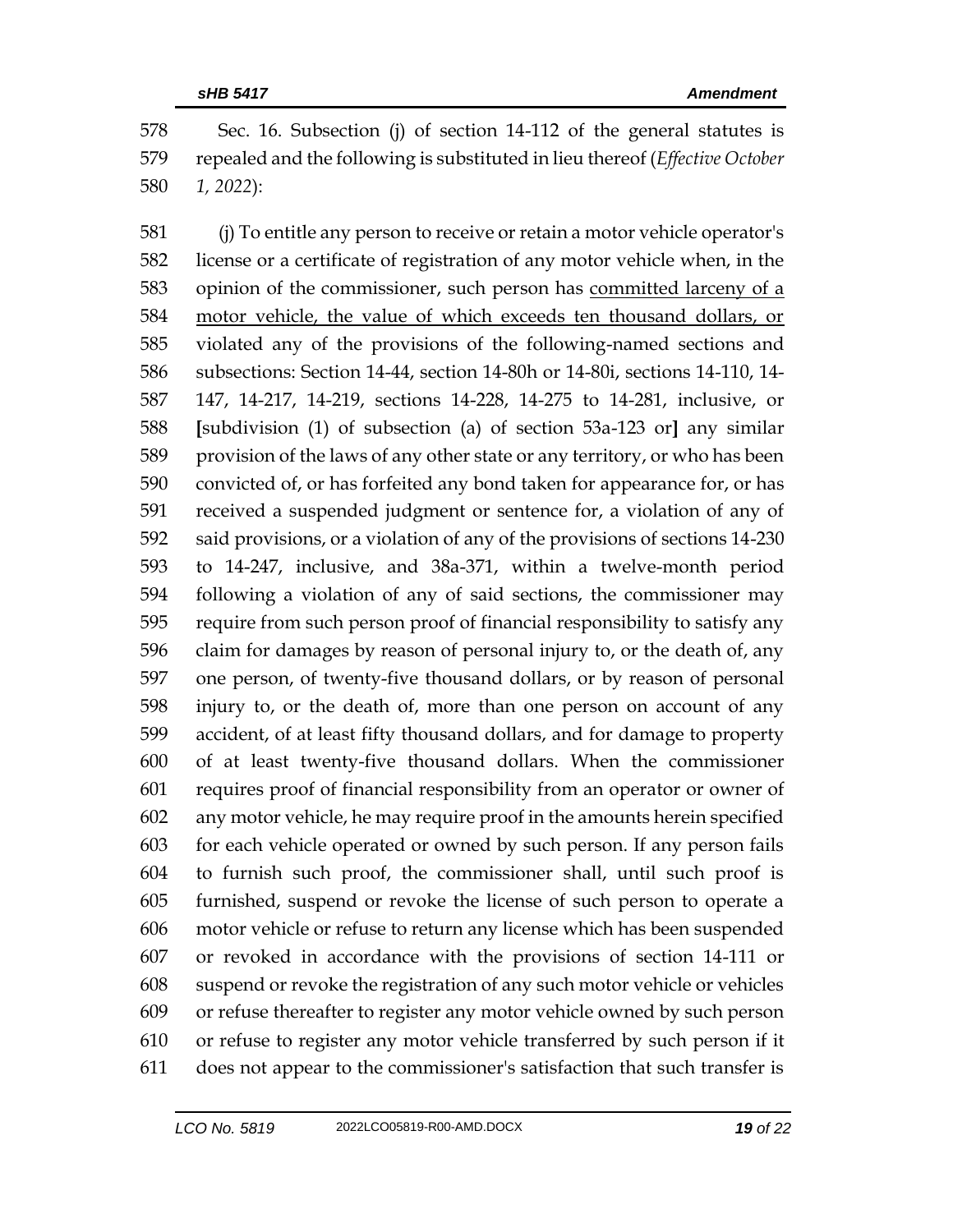a bona fide sale, or, if such person is not a resident of this state, withdraw from such person the privilege of operating any motor vehicle in this state and the privilege of operation within this state of any motor vehicle owned by such person. Prior to such suspension, revocation or withdrawal, notice thereof shall be given by the commissioner by a notice forwarded by bulk certified mail to the address of such person as shown by the records of the commissioner. No appeal taken from the judgment of any court shall act as a stay to any action of the commissioner authorized by the provisions of this section.

 Sec. 17. Subdivision (8) of section 46b-120 of the 2022 supplement to the general statutes is repealed and the following is substituted in lieu thereof (*Effective October 1, 2022*):

 (8) "Serious juvenile offense" means (A) the violation of, including 625 attempt or conspiracy to violate, section 21a-277, 21a-278, 29-33, as amended by this act, 29-34, 29-35, subdivision (2) or (3) of subsection (a) of section 53-21, 53-80a, 53-202b, 53-202c, 53-390 to 53-392, inclusive, 53a-54a to 53a-57, inclusive, 53a-59 to 53a-60c, inclusive, 53a-64aa, 53a- 64bb, 53a-70 to 53a-71, inclusive, 53a-72b, 53a-86, 53a-92 to 53a-94a, inclusive, 53a-95, 53a-100aa, 53a-101, 53a-102a, 53a-103a or 53a-111 to  $\,$  53a-113, inclusive, subdivision (1) of subsection (a) of section 53a-122, as amended by this act, subdivision **[**(3)**]** (2) of subsection (a) of section 53a- 123, as amended by this act, section 53a-134, 53a-135, 53a-136a or 53a- 167c, subsection (a) of section 53a-174, or section 53a-196a, 53a-211, 53a- 212, 53a-216 or 53a-217b, or (B) absconding, escaping or running away, without just cause, from any secure residential facility in which the child has been placed by the court as a delinquent child;

 Sec. 18. Subsection (k) of section 46b-133 of the 2022 supplement to the general statutes is repealed and the following is substituted in lieu thereof (*Effective October 1, 2022*):

 (k) For purposes of subsections (c) and (e) of this section, a child may be determined to pose a risk to public safety if such child has previously been adjudicated as delinquent for or convicted of or pled guilty or nolo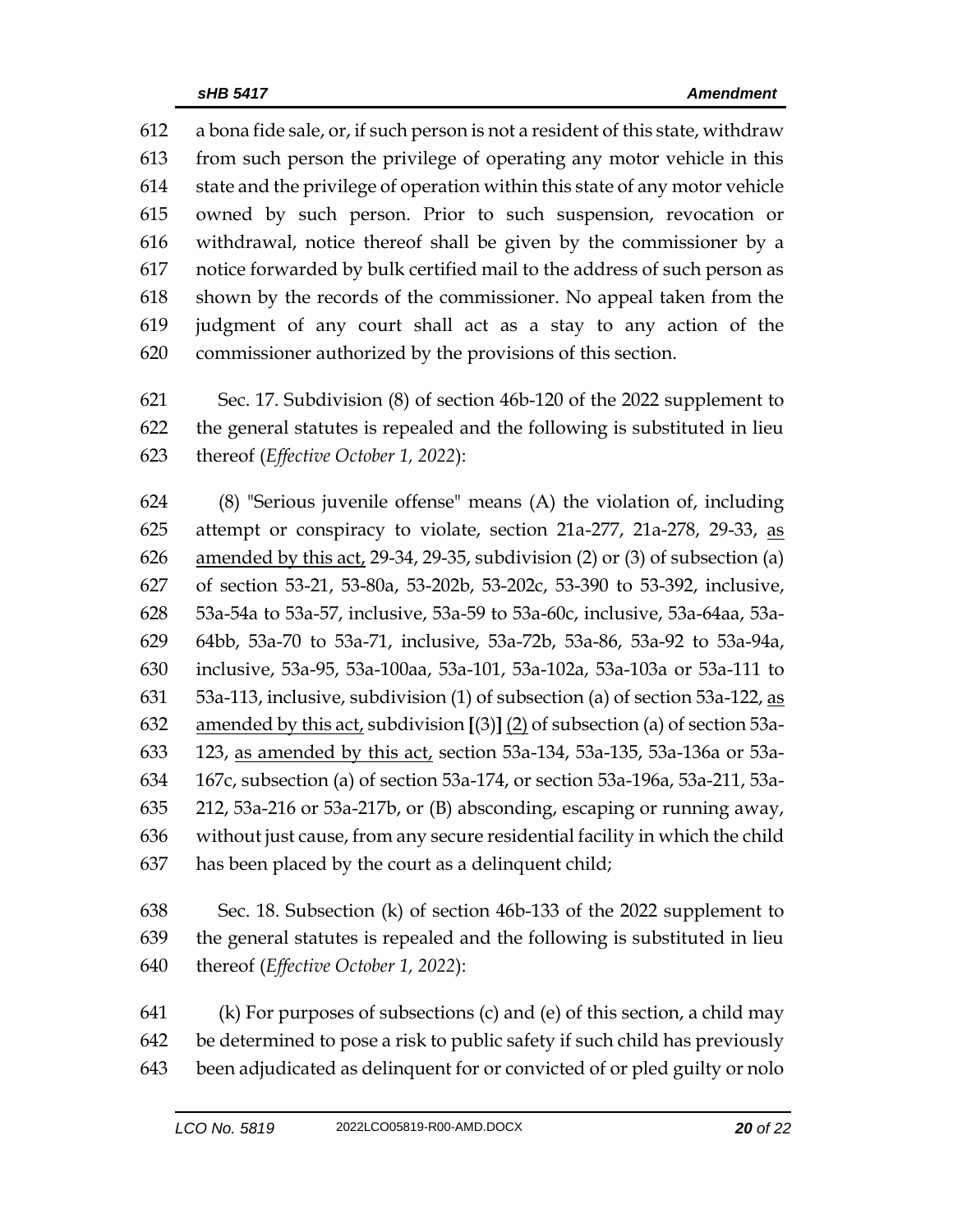contendere to two or more felony offenses, has had two or more prior dispositions of probation and is charged with commission of a larceny under **[**subdivision (3) of subsection (a) of section 53a-122 or subdivision (1) of subsection (a) of section 53a-123 or subdivision (1) of subsection (a) of section 53a-124**]** section 13 of this act. Sec. 19. Section 46b-124 of the 2022 supplement to the general statutes is amended by adding subsection (o) as follows (*Effective June 1, 2023*): (NEW) (o) A law enforcement official conducting a legitimate

 criminal investigation may have direct electronic access to the following information concerning a child who is subject to such investigation: (1) Pending juvenile delinquency charges; and (2) any suspended detention orders or prior juvenile adjudications during the ninety days prior to the initiation of such investigation.

 Sec. 20. (*Effective from passage*) Not later than March 1, 2023, the executive director of the Court Support Services Division of the Judicial Branch shall report on the progress being made toward the implementation of the provisions of section 46b-124 of the general statutes, as amended by this act, to the joint standing committee of the General Assembly having cognizance of matters relating to the judiciary in accordance with the provisions of section 11-4a of the general statutes.

 Sec. 21. Subsection (a) of section 46b-133p of the 2022 supplement to the general statutes is repealed and the following is substituted in lieu thereof (*Effective from passage*):

 (a) Any law enforcement officer who sought a court order to detain a child pursuant to subdivision (3) of subsection (c) of section 46b-133, as amended by this act, shall attach, along with the summons, a copy of the completed form to detain that is prescribed by Office of the Chief Court Administrator. On and after October 1, 2022, such form shall instruct any judge who declines to detain such child to articulate in writing, upon such form, the reasons for such declination."